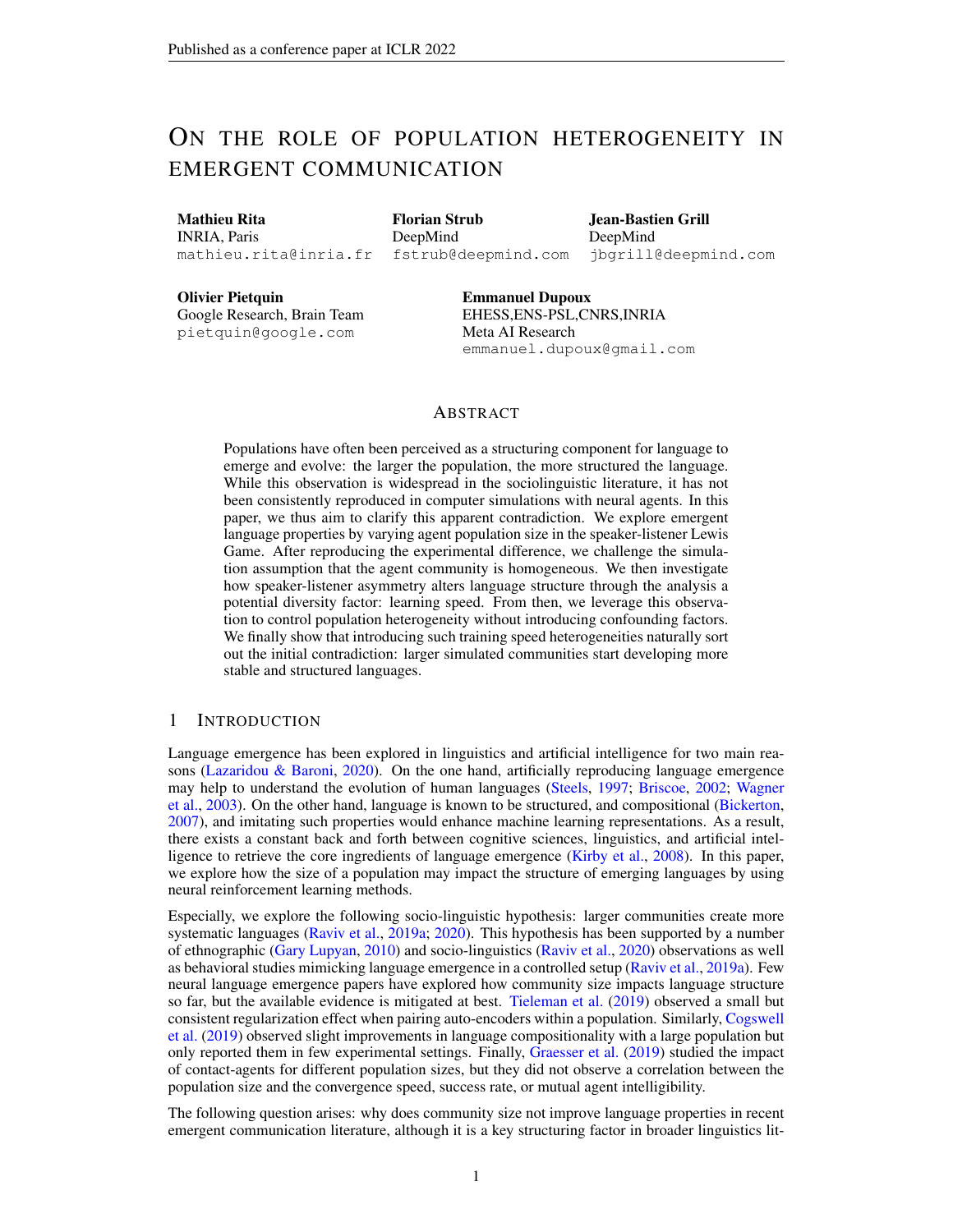erature? We argue that recent emergent communication models are limited as they ignore individual learning capacities by working only with homogeneous populations. Consequently, they miss coupling effects emerging from agents' asymmetries. As a result, we hypothesize that community size effects could occur as soon as local heterogeneities are introduced into populations.

In this work, we explore the effects of population size with neural agents in the well-known Lewis referential game [\(Lewis,](#page-10-4) [1969\)](#page-10-4). In this game, a speaker describes a hidden object to a listener, which must then reconstruct object properties. Both agents thus need to co-develop a communication protocol to solve the task. The population-based variant of this game randomly pairs one speaker and one listener from their respective communities. The goal is to observe whether increasing the number of agents enhances the communication protocol qualities, e.g. success rate, compositionality, generalization etc. [\(Kottur et al.,](#page-10-5) [2017;](#page-10-5) [Chaabouni et al.,](#page-9-3) [2020;](#page-9-3) [Lazaridou et al.,](#page-10-6) [2018\)](#page-10-6).

Firstly, we reproduce Lewis reconstruction setting and confirm the experimental difference: when increasing the number of agents, we do not observe improvements over various emergent language metrics. We thus question the current paradigm to model population in the language emergence literature. In particular, all agents are trained uniformly, i.e., their learning speed, capacity, sampling are identical [\(Tieleman et al.,](#page-11-3) [2019;](#page-11-3) [Cogswell et al.,](#page-9-2) [2019;](#page-9-2) [Fitzgerald,](#page-10-7) [2019\)](#page-10-7). Secondly, we evaluate the impact of a potential source of model heterogeneity: agents learning speed. We observe that the absolute value of speaker-listener speed is not important, yet their relative value is crucial. We hence shed light on the strong correlation between language structures and agents relative training facilities. Thirdly, we push this reasoning further by distributing learning speeds across the population thus creating heterogeneous populations. We there observe an improvement of language scores combined with a variance reduction when increasing population sizes. In other words, larger communities of neural agents start developing more stable and structured languages when being heterogeneously designed. This observation brings a first stone toward solving the empirical and computational contradiction.

Our experiments partially removed the apparent contradiction between the socio-linguistic observations and the recent emergent communication literature. They illustrate how crucial population training dynamics are in shaping emergent languages and how population heterogeneity may have been underestimated in the recent emergent communication literature. All in all, our contributions are three-fold: (i) we empirically show that the community size is not a structuring factor in language emergence by or in itself in the classic homogeneous Lewis setting; (ii) we give evidences that speaker-listener relative dynamics strongly affects language properties; (iii) we provide the first computational cues to remove the apparent difference between the sociolinguistic literature and recent neural emergent communication works.

# 2 RELATED WORK

Population size in sociolinguistics. Population size is a core parameter defining the social environment an agent interacts with. Its impact on language structures has largely been studied on humans [\(Nettle,](#page-11-4) [2012;](#page-11-4) [Bromham et al.,](#page-9-4) [2015;](#page-9-4) [Reali et al.,](#page-11-5) [2018;](#page-11-5) [Raviv et al.,](#page-11-1) [2019a\)](#page-11-1) and animals [\(Blum](#page-9-5)[stein & Armitage,](#page-9-5) [1997;](#page-9-5) [McComb & Semple,](#page-11-6) [2005;](#page-11-6) [Wilkinson,](#page-12-1) [2013\)](#page-12-1). By analyzing 2000 languages [\(Dryer & Haspelmath,](#page-9-6) [2013\)](#page-9-6), a clear correlation was drawn between population size and diverse language features, e.g. larger communities tend to develop simpler grammars [\(Gary Lupyan,](#page-10-2) [2010;](#page-10-2) [Meir et al.,](#page-11-7) [2012;](#page-11-7) [Reali et al.,](#page-11-5) [2018\)](#page-11-5). As part of their research on the influence of network structures on language emergence [\(Raviv et al.,](#page-11-1) [2019a;](#page-11-1)[b;](#page-11-8) [2020\)](#page-11-2), [Raviv et al.](#page-11-1) [\(2019a\)](#page-11-1) went one step further by arguing that the community size is predictive of language structure and diversity. To do so, they split 150 people into different groups of given community size to isolate confounding factors. While people played a speaker-listener Lewis game, they observe that the greater the community size, the simpler and more consistent the generated language. Here, we intend to test this assumption in the context of neural language emergence. All things considered, we adopt a setting close to [Raviv et al.](#page-11-1) [\(2019a\)](#page-11-1)'s when computationally modeling human population.

Populations in experimental emergent communication. Experimental language emergence has mainly been studied with two methods: behavioral studies [\(Kegl,](#page-10-8) [1994;](#page-10-8) [Sandler et al.,](#page-11-9) [2005\)](#page-11-9) and simulations (neural and non neural) [\(Wagner et al.,](#page-12-0) [2003;](#page-12-0) [Lazaridou & Baroni,](#page-10-0) [2020\)](#page-10-0). From behavioral studies and non neural simulations, two main approaches have emerged in the past twenty years: experimental semiotics [\(Galantucci & Garrod,](#page-10-9) [2011;](#page-10-9) [Garrod et al.,](#page-10-10) [2007\)](#page-10-10) and iterated learn-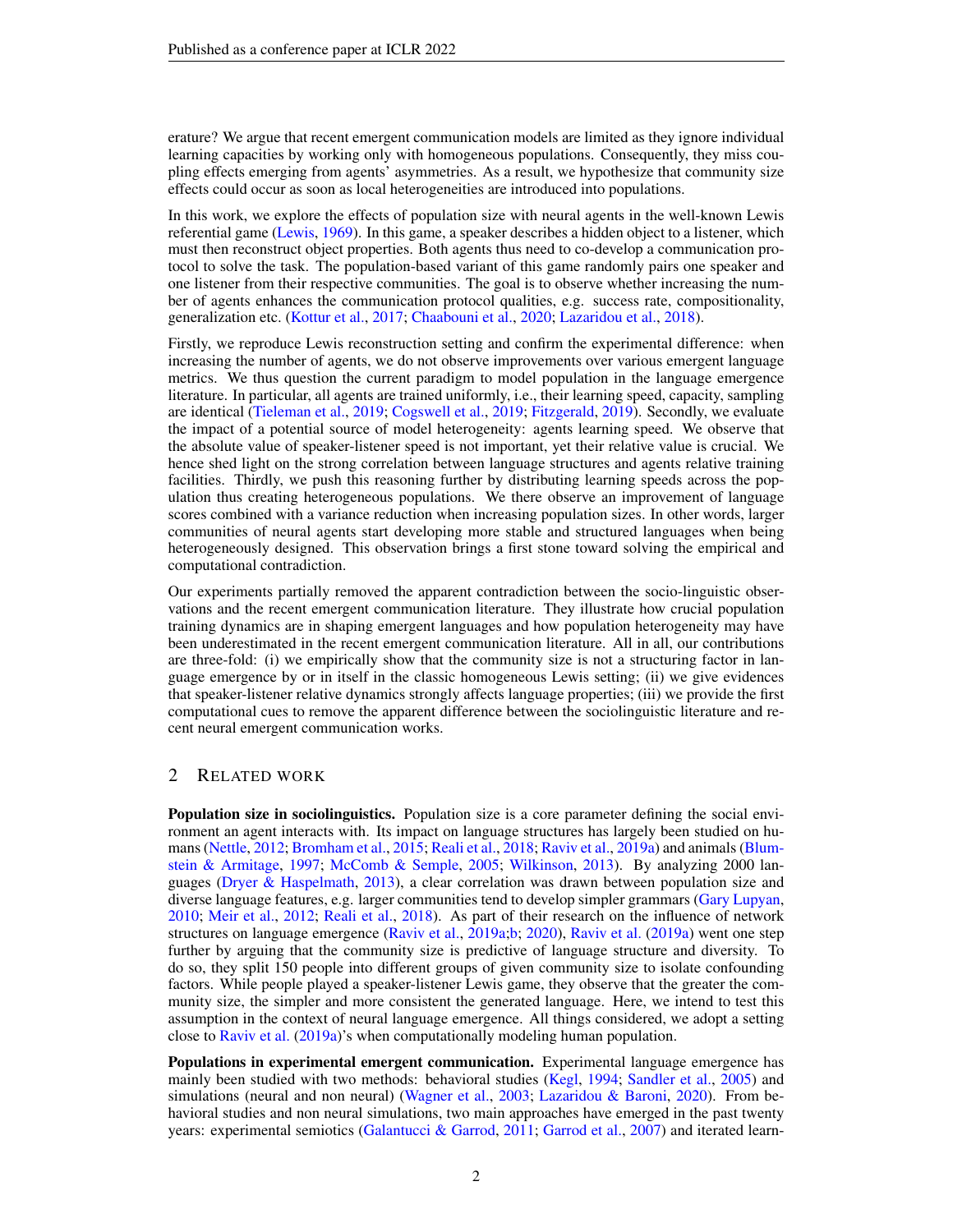ing [\(Kirby & Hurford,](#page-10-11) [2002;](#page-10-11) [Kirby et al.,](#page-10-1) [2008;](#page-10-1) [Beckner et al.,](#page-9-7) [2017\)](#page-9-7). According to experimental semiotics studies, languages are mainly subject to an expressivity pressure; they argue that messages should be highly informative to allow communication within a group (Fay  $\&$  Ellison, [2013\)](#page-9-8). According to iterated learning paradigm, structures emerge from a compressibility pressure; they argue that memory limitations compel messages to become simpler to be easily learned (Tamariz  $\&$ [Kirby,](#page-11-10) [2015\)](#page-11-10), which is also referred to as transmission bottleneck [\(Smith et al.,](#page-11-11) [2003\)](#page-11-11). [Kirby et al.](#page-10-12) [\(2015\)](#page-10-12) then combined those two approaches and show that languages emerge as a trade-off between expressivity and compressivity during cultural evolution. Recently, similar ideas have been modeled in emergent communication frameworks involving neural agents [\(Ren et al.,](#page-11-12) [2020;](#page-11-12) [Lu et al.,](#page-10-13) [2020\)](#page-10-13). However, seminal non-neural simulations all used diverse optimization methods and models across studies [\(Wagner et al.,](#page-12-0) [2003\)](#page-12-0); it is hence hard to generalize a global trend of language emergence due to the experimental specific, and sometimes contradictory conclusions. Modern neural agents manage to simplify and standardize agents' modeling, paving the way for holistic models of emergent communication [\(Lazaridou & Baroni,](#page-10-0) [2020\)](#page-10-0). Our paper is related to this last set of neural works.

Recent works in emergent communication have been debating the prerequisites to the emergence of language universals such as compositionality [\(Li & Bowling,](#page-10-14) [2019;](#page-10-14) [Ren et al.,](#page-11-12) [2020;](#page-11-12) [Lazaridou](#page-10-6) [et al.,](#page-10-6) [2018;](#page-10-6) [Mordatch & Abbeel,](#page-11-13) [2018;](#page-11-13) [Resnick et al.,](#page-11-14) [2020;](#page-11-14) [Kottur et al.,](#page-10-5) [2017;](#page-10-5) [Choi et al.,](#page-9-9) [2018;](#page-9-9) Łukasz Kuciński et al., [2020\)](#page-12-2), generalisation [\(Baroni,](#page-9-10) [2020;](#page-9-3) [Chaabouni et al.,](#page-9-3) 2020; [Hupkes et al.,](#page-10-15) [2020;](#page-10-15) Denamganaï & Walker, [2020\)](#page-11-15), efficiency [\(Chaabouni et al.,](#page-9-12) [2019;](#page-9-12) [Rita et al.,](#page-11-15) 2020) or stability [\(Kharitonov et al.,](#page-10-16) [2020;](#page-10-16) [Lu et al.,](#page-10-13) [2020\)](#page-10-13). Among them, a few works explored how different population structures may impact properties of emergent languages. Inspired by iterated learning methods, [Ren et al.](#page-11-12) [\(2020\)](#page-11-12); [Li & Bowling](#page-10-14) [\(2019\)](#page-10-14); [Lu et al.](#page-10-13) [\(2020\)](#page-10-13) look at language evolution across multiple generations of agent pairs, i.e. population is spread over time. However, we here consider a population where multiple agent-pairs coexist simultaneously within a single generation. There, [Graesser et al.](#page-10-3) [\(2019\)](#page-10-3) show that community of agents start coordinating their language when at least three agents are present in the community. They later assume that increasing the community size may impact the emergent shared language, but did not observe it in their initial experiments. A similar hypothesis was also made by Bouchacourt  $\&$  Baroni [\(2019\)](#page-9-13) while analyzing the influence of symmetric agents in the emergence of a common language. With different research objectives, [Cogswell et al.](#page-9-2) [\(2019\)](#page-9-2) exhibit a slight compositionality enhancement when increasing population size without the need of language transmission. Analogously, [Tieleman et al.](#page-11-3) [\(2019\)](#page-11-3) explicitly study community size and display a small but consistent gain of abstraction and structure within speakers' latent representations by increasing population size. Eventually, [Fitzgerald](#page-10-7) [\(2019\)](#page-10-7) suggest that populations improve generalization compared to single speaker-listener pairs but underlines that there is not a clear correlation between community size and learning properties. We here analyze how population size affects those discussed properties. We align with emergent communication literature and show that naively increasing community size does not consistently improve language properties. We then challenge the homogeneity assumption made in most population designs.

## 3 METHOD

We here describe the different components of language emergence in a population-based Lewis Game, namely, game rules, notations, training dynamics, and evaluation metrics. Finally, we define how we alter population dynamics by asymmetrizing agents and injecting heterogeneities.

#### 3.1 RECONSTRUCTION GAME.

Game Rules: We study emergent communication in the context of the Lewis reconstruction games [\(Lewis,](#page-10-4) [1969\)](#page-10-4). There, a speaker observes all the attributes of an object. The speaker then outputs a descriptive message, which a second agent, the listener, receives. The listener must accurately reconstruct each value of each attribute to solve the task. Both agents are finally rewarded in light of the reconstruction accuracy. Note that another variant of this game requires the listener to retrieve the correct object within a list of distractors, but both settings are inherently similar.

**Game Formalism:** The observed object  $v \in \mathcal{V}^K$  is characterized by |K| attributes where each attribute may take  $|V|$  values. We encode the observed object by a concatenation of one-hot representations of the attributes  $v_k \in V$  of the object v for each attribute  $k \in K$ . For each new run, the set of objects is split into a training set X and test set. The intermediate message  $m \in \mathcal{W}^T$  is a sequence of T tokens,  $m = (m_t)_{t=0}^{T-1}$  where each token is taken from a vocabulary W of dimension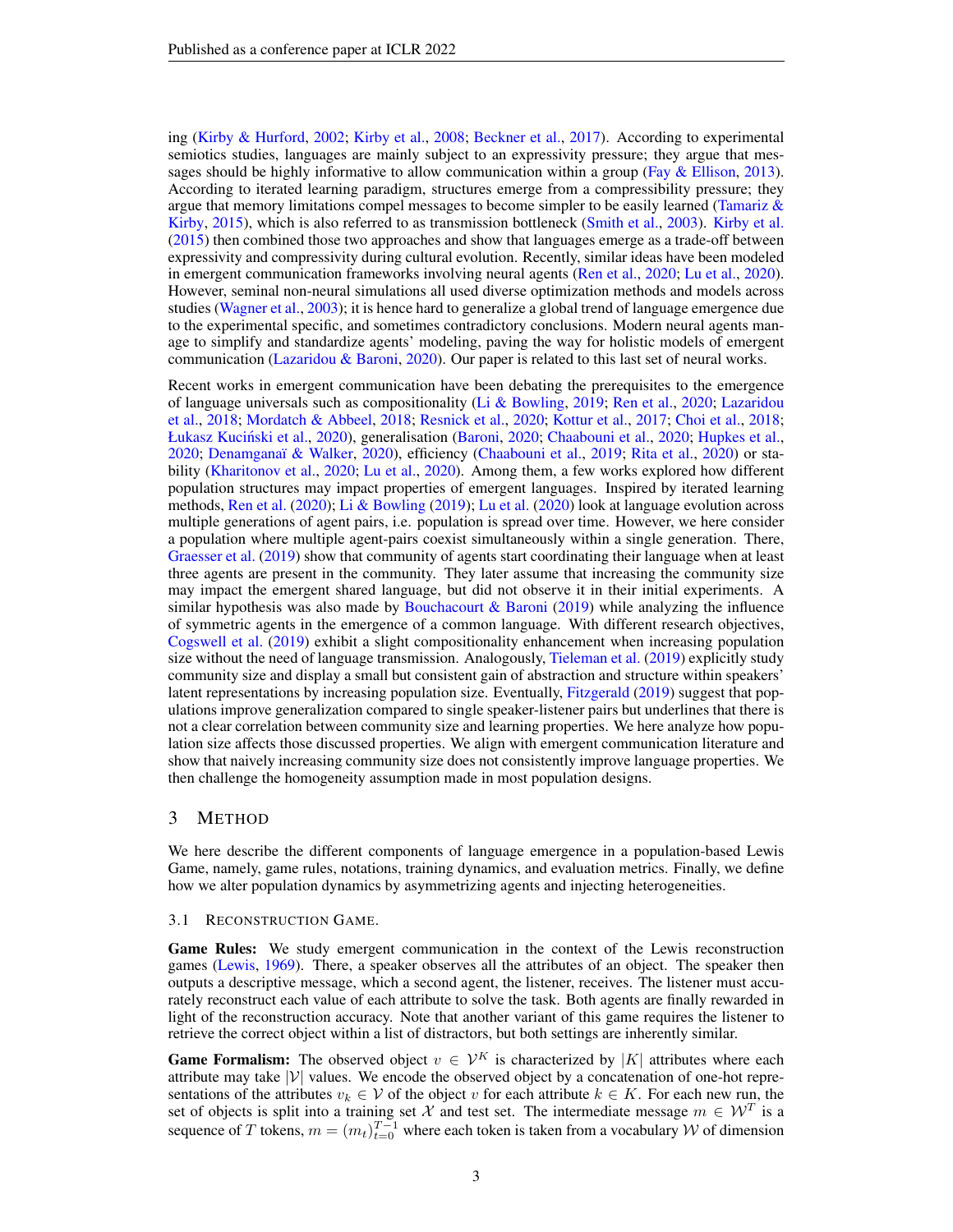$|W|$ , finishing by a hard-coded end-of-sentence token EoS. The speaker and listener are two neural agents respectively parametrized by  $\theta$  and  $\phi$ . The speaker follows a recurrent policy  $\pi_{\theta}$ : given an input object v, it samples for all t a token  $m_t$  with probability  $\pi_\theta(m_t|m_{< t}, v)$ . We denote  $\pi_\theta(m|v)$  the probability distribution of the entire message given an input object  $v$ . The listener outputs for each k attributes a probability distributions over the values  $\mathcal{V}$ :  $\pi^k_\phi(v_k|m)$ . At training time, the speaker message is generated by sampling the policy  $m \sim \pi_{\theta}(\cdot | v)$ . At test time we use the greedy message  $\hat{m}_t = \arg \max_{\bar{m}} \pi_\theta(\bar{m}|\hat{m}_{< t}, v).$ 

Game Objective: As in [\(Chaabouni et al.,](#page-9-3) [2020\)](#page-9-3), we define the listener training goal to be the average of the multi-classification log-likelihood loss per attribute:

<span id="page-3-1"></span>
$$
\mathcal{L}_{\phi} = -\frac{1}{|\mathcal{X}| |\mathcal{X}|} \sum_{v \in \mathcal{X}} \sum_{m \in \mathcal{W}^T} \sum_{k \in |K|} \pi_{\theta}(m|v) \cdot \log \left( \pi_{\phi}^k(v_k|m) \right). \tag{1}
$$

In our setting, we want the speaker to optimize the same objective. To do so, we define the speaker game reward as the negative loss of the listener,

$$
r_t(v, m_{< t}) = \begin{cases} \frac{1}{|K|} \sum_{k \in |K|} \log \left( \pi_\phi^k(v_k|m) \right) & \text{if } t = T, \\ 0 & \text{otherwise.} \end{cases} \tag{2}
$$

Following the gradient policy theorem [\(Sutton et al.,](#page-11-16) [2000\)](#page-11-16), we maximize the speaker reward by minimizing the following objective over  $\theta$ :

<span id="page-3-0"></span>
$$
\mathcal{L}_{\theta} = -\frac{1}{|\mathcal{X}|} \sum_{v \in \mathcal{X}} \sum_{t \in T} \log \pi_{\theta}^{k}(m_t | x, m_{
$$

where m is sampled according to the speaker policy  $\pi_{\theta}$ .

#### 3.2 POPULATION-BASED RECONSTRUCTION GAME

We first create a population of N speakers and N listeners, thus obtaining a total number of  $2N$ agents. Following [\(Tieleman et al.,](#page-11-3) [2019\)](#page-11-3), at each step, we uniformly sample one speaker and one listener and pair them together. We then proceed as in the classic one pair Lewis game: both agents play the game with a batch of inputs and receive an optimization step minimizing (Equation  $3 \& 1$  $3 \& 1$ ). This operation is repeated until convergence, i.e., all speaker-listener pairs have stable losses. While standard, we note that this training procedure relies on strong latent assumptions: (i) each speaker (resp. listener) is uniformly sampled, i.e., there is no preponderant agent within the population, (ii) the communication graph is fully connected and uniform, i.e., all speakers may be paired with all listeners with the same probability, (iii) agents cannot be differentiated, i.e., agents have no information about the identity of their partners, (iv) speakers and listeners are all similar, i.e., there is no difference in the agent definitions nor in the optimization process. Overall, those hypotheses create a homogeneous training setting. In practice, the agents only differ by their initialization and optimization updates, e.g., stochastic agent pairing, game generations, and message sampling.

#### 3.3 ASSESSING EMERGENT LANGUAGE IN LEWIS GAMES.

We here introduce various metrics to assess emergent languages structure and quality. To do so, we first need to introduce two distances in the input/object space and in the message space. We define the distance between two objects  $v$  and  $v'$  as the proportion of distinct attributes computed by  $D_{obj}(v, v') = \frac{1}{|K|} \sum_{k} \mathbb{1}\{v_k \neq v'_{k}\}.$  For the distance between two messages m and m' we use the edit-distance [\(Levenshtein et al.,](#page-10-17) [1966\)](#page-10-17) and note it  $D_{mes}(m, m')$ .

**Speakers synchronization:** Within populations, we measure how close speakers' languages are by introducing a distance between the two languages. Given two set of speaker weights  $\theta_1$  and  $\theta_2$  and their respective language  $\mathbf{L}_{\theta_1}$  and  $\mathbf{L}_{\theta_2}$ ,

$$
D_L(\mathbf{L}_{\theta_1}, \mathbf{L}_{\theta_2}) := \mathbf{E}_{v \in \mathcal{X}, m_1 \sim \pi_{\theta_1}(.|v), m_2 \sim \pi_{\theta_2}(.|v)} [D_{mes}(m_1, m_2)]. \tag{4}
$$

It computes the average distance between two speakers' messages over all the dataset. When considering an entire population of N speakers, we can then compute the synchronization score  $\mathbf{r}_{sync}$ by averaging the distance between all pairs of speakers:  $\mathbf{r}_{sync} = 1 - \frac{2}{N(N-1)} \sum_{i \neq j} D_L(\mathbf{L}_{\theta_i}, \mathbf{L}_{\theta_j}).$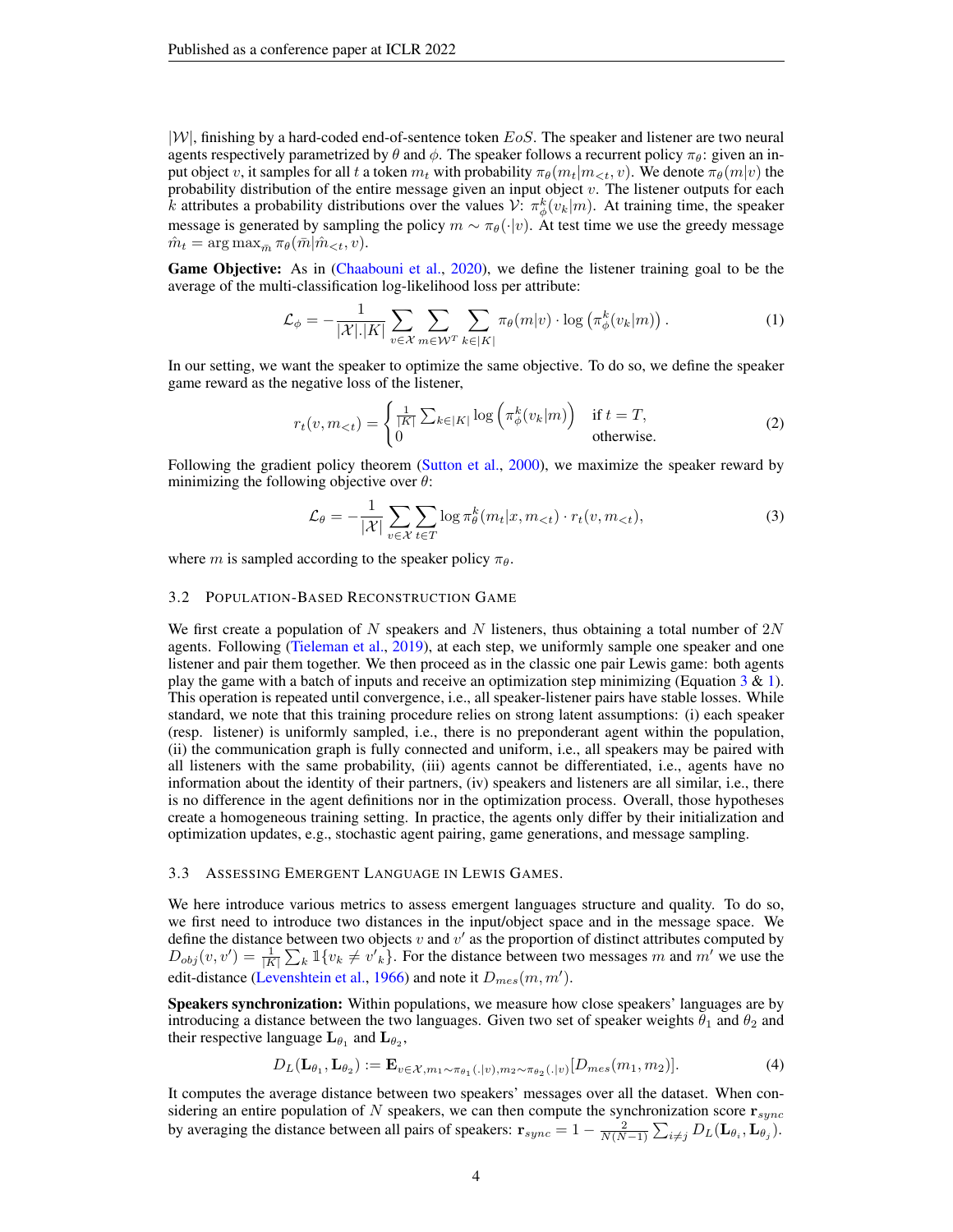**Entropy:** To measure language coherence, we study the entropy of the speaker language  $\mathcal{H}_{\theta}$ :

$$
\mathcal{H}_{\theta} := \mathbf{E}_{v,m \sim \pi_{\theta}(\cdot|v)} \big[ -\log(\pi_{\theta}(m|v)) \big] = \mathbf{E}_{v \in \mathcal{X}} \left[ \sum_{t=0}^{L-1} h(\pi_{\theta}(m_t|m_{
$$

where  $h : w \to -w \log(w)$ . In our setting, we seek to minimize entropy as it reduces language com-plexity and denotes language stability [\(Kharitonov et al.,](#page-10-16) [2020\)](#page-10-16). When  $\mathcal{H}_{\theta}$  is minimal, the speaker uses a unique message to refer to an object. When  $\mathcal{H}_{\theta}$  is high, the speaker generates synonyms to refer to the same object. While some entropy is beneficial with noisy communication channels, they do not improve robustness in our case; it makes the listener's task harder. To ease reading, we display the negative entropy (Neg-Entropy), so all metrics increases correspond to language improvement.

Topographic Similarity: We use topographic similarity as a quantitative measure of compositionality [\(Brighton & Kirby,](#page-9-14) [2006;](#page-9-14) [Lazaridou et al.,](#page-10-6) [2018\)](#page-10-6). Topographic similarity captures how well similarities between objects are transcribed by similarities in the message space by computing the Spearman correlation [\(Kokoska & Zwillinger,](#page-10-18) [2000;](#page-10-18) [Virtanen et al.,](#page-11-17) [2020\)](#page-11-17) between pairwise object distances  $(D_{obj}(v_1, v_2))$  and the corresponding message distances  $(D_{mes}(m_{v_1}, m_{v_2}))$ .

Generalization: Test accuracy quantifies how well agents generalize to unseen objects. It measures the average reconstruction success on the test set where we define a success when the greedy prediction perfectly matches the input object. The greedy prediction  $\hat{v}$  is the one which maximizes the likelihood computed by the listener given the greedy message  $\hat{m}$ :  $\hat{v} = \arg \max_{v} \prod_{k} \pi_{\phi}^{k}(v_k|\hat{m})$  with  $\hat{m_t} = \arg \max_{\bar{m}} \pi_\theta(\bar{m}|\hat{m}_{< t}, v)$  the greedy message.

Stability: We consider that a metric is stable if it has low variation across the different populations. To do so, we simply measure the stability of a language metric by computing the standard deviation across seeds. In this paper, all experiments are run over six seeds.

#### <span id="page-4-0"></span>3.4 ALTERING POPULATION DYNAMICS

We present how diversity can be introduced within a population either by asymmetrizing speakerlistener in minimal size population  $(N = 2)$ , or distributing heterogeneity within larger populations.

Diversity factor: We aim to vary specific agent features toward creating diversity in the population and target one core component: the training speed. We control agents' training speed by changing the number of gradient updates. Formally, we introduce the probability  $p$  of an agent to be optimized after each iteration of the game. Therefore, the lower  $p$ , the slower agent training. This approach has two positive features: (i) it neither alters the communication graph nor the agent sampling, preserving other homogeneity hypotheses in the population, (ii) it is more stable than modifying the learning rate as it avoids large destructive updates.

Control parameters of local asymmetry: We provide a control parameter to characterize diversity at the scale of a minimal size population ( $N = 2$ ). Noticeably,  $N = 2$  is the closer setting to a single-pair of agents where we can compute speakers synchronization. To analyze the effect of speaker-listener training speed asymmetry, we introduce the relative training speed  $\rho_{speed} := p^S/p^L$ where  $p^S$  (resp.  $p^L$ ) is speaker's learning speed (resp. listener's learning speed).

Distributing Population Heterogeneity: To create heterogeneous populations, we characterize every single speaker and listener with individual properties. We then sample them once at the beginning of the training. Formally, when altering training speed, we sample  $p_i \sim \text{Log-}\mathcal{N}(\eta_p, \sigma_p)$  for every *i* agent in the population, where Log- $\mathcal N$  is a log normal distribution. In Appendix [D.1,](#page-14-0) we also explore another diversity factor, i.e. agent capacity, to complete our analysis on heterogeneity.

# 4 EXPERIMENTAL SETTING

**Game Properties:** In the main paper, we use  $|K| = 4$  attributes with  $|V| = 4$  values. We also report scores with  $|K| = 2$  attributes and  $|V| = 10$  values in the Appendix [F.1](#page-16-0) to illustrate that our observation still holds in a different setting. Finally, we use a vocabulary size of  $|W| = 20$  and a message length  $T = 10$ . For each run, we generate objects in  $\mathcal{V}^K$  uniformly at random, and we split them into a train and a test sets, which respectively contain 80% and 20% of the objects.

**Neural architectures:** The speaker first encodes the input object  $v$  in a one hot encoding and then processes it with a linear layer. It uses it to initialize a single layer LSTM [\(Hochreiter & Schmidhu-](#page-10-19)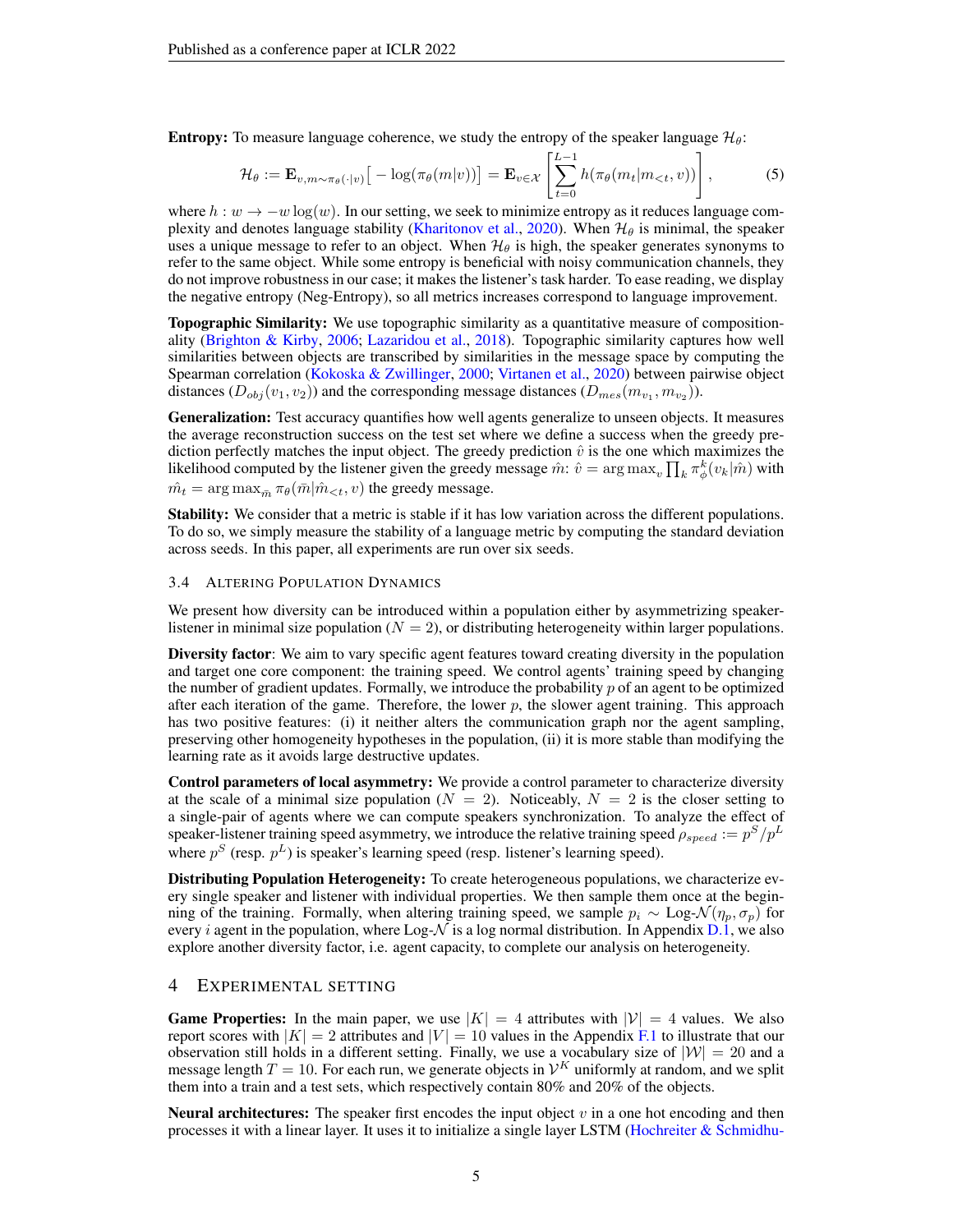

<span id="page-5-0"></span>Figure 1: Emergent languages properties of homogeneous populations of increasing sizes. Based on socio-linguistics results, all curves should trend upward with population size.

[ber,](#page-10-19) [1997\)](#page-10-19) with layernorm [\(Kiros et al.,](#page-10-20) [2015\)](#page-10-20) and a hidden size of 128. Finally, the LSTM output is fed to a linear layer of dimension  $|W|$  followed by a softmax activation. The listener is composed of a look-up table of dimension 128 followed by a LSTM with layernorm and a hidden size of 128. Then, for each attribute  $k \in \{1, ..., K\}$ , we apply a linear projection of dimension  $|V|$  followed by a softmax activation to the last LSTM output.

**Optimization:** For both agents, we use a Adam optimizer with a learning rate of  $5e10^{-3}$ ,  $\beta_1 =$ 0.9 and  $\beta_2 = 0.999$  and a training batch size of 1024 when optimizing their respective loss. For the speaker, we set the entropy coefficient of 0.02. Finally, we re-normalize the reward by using  $\bar{r}(x, w_{\leq t}) = \frac{r(x, w_{\leq t}) - \eta_t^r}{\sigma_t^r}$  to reduce the gradient variance [\(Sutton et al.,](#page-11-16) [2000\)](#page-11-16), where  $\eta_t^r$  and  $\sigma_t^r$  are respectively the average and the standard deviation of the reward within the batch at each time step.

We use the EGG toolkit [\(Kharitonov et al.,](#page-10-21) [2019\)](#page-10-21) as a starting framework. The code is available at https://github.com/MathieuRita/Population. All experiments are run over six seeds. In all figures, bars show one standard deviation.

## 5 RESULTS AND DISCUSSION

We first reproduce the impact of the population size on language properties in the homogeneous Lewis setting. We then study speaker-listener asymmetry by altering networks training speed, and highlight the importance of relative training speed in shaping language. We finally use training speed as a non-confounding heterogeneity factor when varying the community-size, and thus tackle the initial contradiction.

#### 5.1 COMMUNITY SIZE IS NOT ALONE A LANGUAGE STRUCTURING FACTOR

Language properties are not enhanced by community size. In Figure [1,](#page-5-0) we observe that increasing population size does not improve language properties: speaker synchronization and compositionality remain almost constant; entropy and generalization are even deteriorating. Spearman correlations are respectively -0.44, -0.15, -0.52, -0.14, i.e. there is no positive correlation between those metrics and population size. In addition, we do not observe any gain of language stability by increasing population size: increasing community size does not reduce the standard deviation of the language metrics across seeds. Finally, we note that speakers synchronization is high despite using large communication channel, as also observed by [\(Graesser et al.,](#page-10-3) [2019\)](#page-10-3). Overall, we confirm that community size does not improve the language properties of neural agents.

The potential pitfall of homogeneity. We hypothesize that the absence of positive correlation between population size and language properties may be explained by the simplicity of population modeling. The homogeneity assumption seems restrictive as it may lack the inherent diversity of real human communities. Although agents are not identically initialized, they have the same training dynamics in expectation. Consequently, we formulate the subsequent hypothesis: Community size may be a structuring factor as soon as heterogeneity is introduced in populations design.

### <span id="page-5-1"></span>5.2 LANGUAGE PROPERTIES ARE CONTROLLED BY SPEAKER-LISTENER ASYMMETRIES

Before generating heterogeneous populations, we explore the impact of learning speed heterogeneities at the scale of a minimal size population  $(N = 2)$  in order not to add confounding factors and better intuit population dynamics. As described in Section [3.4,](#page-4-0) we here modify the learning speed for a minimal size population. Note that we compute this ratio through multiple values of  $p^{S}/p^{L}$ , where  $p \in \{0.01, 0.02, 0.04, 0.1, 0.2, 0.5, 1.\}.$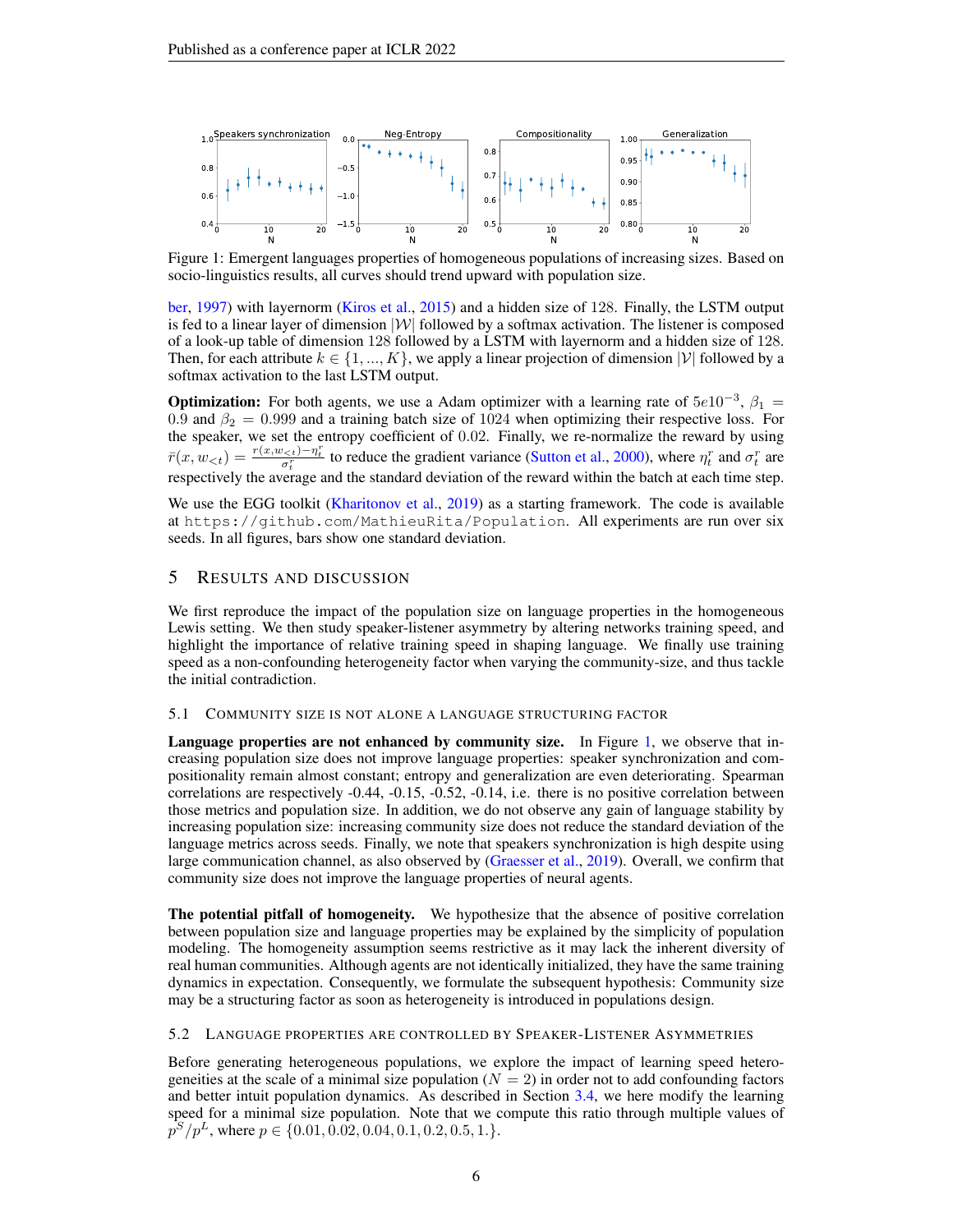

<span id="page-6-0"></span>Figure 2: Emergent language properties as a function of speed ratio  $\rho_{speed}$  with  $N = 2$ . Left to right on the x axis, the speaker have higher training speed while the listener have lower training speed.

Relative differences between speaker and listener significantly affect language properties. In Figure [2,](#page-6-0) we display the evolution of language properties with  $\rho_{speed}$ . We observe that asymmetrizing speaker-listener learning speed significantly influences language properties. When the speakers have a large update probability  $p<sub>s</sub>$ , we note a global improvement of language properties: (i) speakers synchronization rate is very high, (ii) language neg-entropy is reaching almost 0, (iii) compositionality is significantly improved and (iv) test accuracy is close its optimal value. On the contrary, when listeners have a large update probability compared to the speakers, we note the opposite trend. In Appendix [C,](#page-13-0) we also test different game setups for completeness, and obtain similar conclusions.

As a sanity check, we then verify that altering p does not fundamentally change the language properties per itself. We thus sweep over the gradient update probability  $p$  while setting a minimal population size of  $N = 2$ , and compute the Spearman correlation in Table [1.](#page-6-1) We observe that hyperparameter  $p$  has no statistically significant correlations with most of the language scores, i.e. their Spearman coefficients are below 0.4 with p-values above 0.05. Therefore, the impact of this correlation is small enough in our experiments to be neglected. In sum, it is not the magnitude of the parameters that is critical to shape language, but the relative ratio between them.

Understanding learning speed asymmetries. We here try to provide some pieces of intuitions to understand  $\rho_{speed}$  by looking at the extreme cases. In the limit  $\rho_{speed} \ll 1$ , i.e.  $p_s \ll p_l$ , the listener is almost optimal wrt. the speaker at each speaker update. It implies that listener's loss is optimally minimized for each message referring to a single input. Then, as soon as speakers develop a language where each message refers to a single input, the game is over as speaker's rewards are immediately maximal. It means that many languages can emerge from this limit case, including almost degenerated languages.

In the limit  $\rho_{speed} \gg 1$ , i.e.  $p_s \gg p_l$ , the speaker is almost optimal wrt. the listener at each listener update. The speaker thus targets the messages providing the highest rewards as in a stationary RL task. We can safely assume that the set of messages providing the highest rewards for each input is small. It then explains why the speaker converges to a low entropy language. In addition, when  $N = 2$ , both speakers solve the same communication task on same quasi-stationary environment and obtain similar rewards, they are then more likely to align on a similar language. This use-case also suggests that when speakers are "fast enough", a common interlocutor is the only requirement for the emergence of a common language. Finally, we push further the assumption by interpreting the gain of compositionality through "ease-of-teaching" [\(Li & Bowling,](#page-10-14) [2019\)](#page-10-14). The authors show that compositional codes are easier to teach for listeners. We then hypothesize here that 'faster' speakers develop codes easier to learn for 'slow' listeners and thus higher quality languages.

In Appendix [D.1,](#page-14-0) we show that trends noticed in Figure [2](#page-6-0) can be reproduced varying the ratio between speaker's and listener's capacities. It suggests that other parameters influencing the relative speaker-listener co-adaptation affect language properties. We provide first hints on an indirect influence of this capacity ratio on agents' relative training speed. More generally, we suspect that many parameters may be related to training speed, e.g. community-graph [\(Graesser et al.,](#page-10-3) [2019\)](#page-10-3), newborn agents [\(Ren et al.,](#page-11-12) [2020;](#page-11-12) [Cogswell et al.,](#page-9-2) [2019\)](#page-9-2), or broadcasting by using different speaker-listener ratios as illustrated in Appendix [D.2,](#page-15-0) but we leave it for future analysis.

Table 1: Spearman Correlation between  $h$ , p and language scores. p-values  $< 0.05$  are underlined. Param. Sweep Sp. sync Neg-Entropy Compo. Gene.

<span id="page-6-1"></span>

| $\{0.01, 0.02, 0.04, 0.1, 0.2, 0.5, 1.\}$ 0.13 |  | 0.05 |  |
|------------------------------------------------|--|------|--|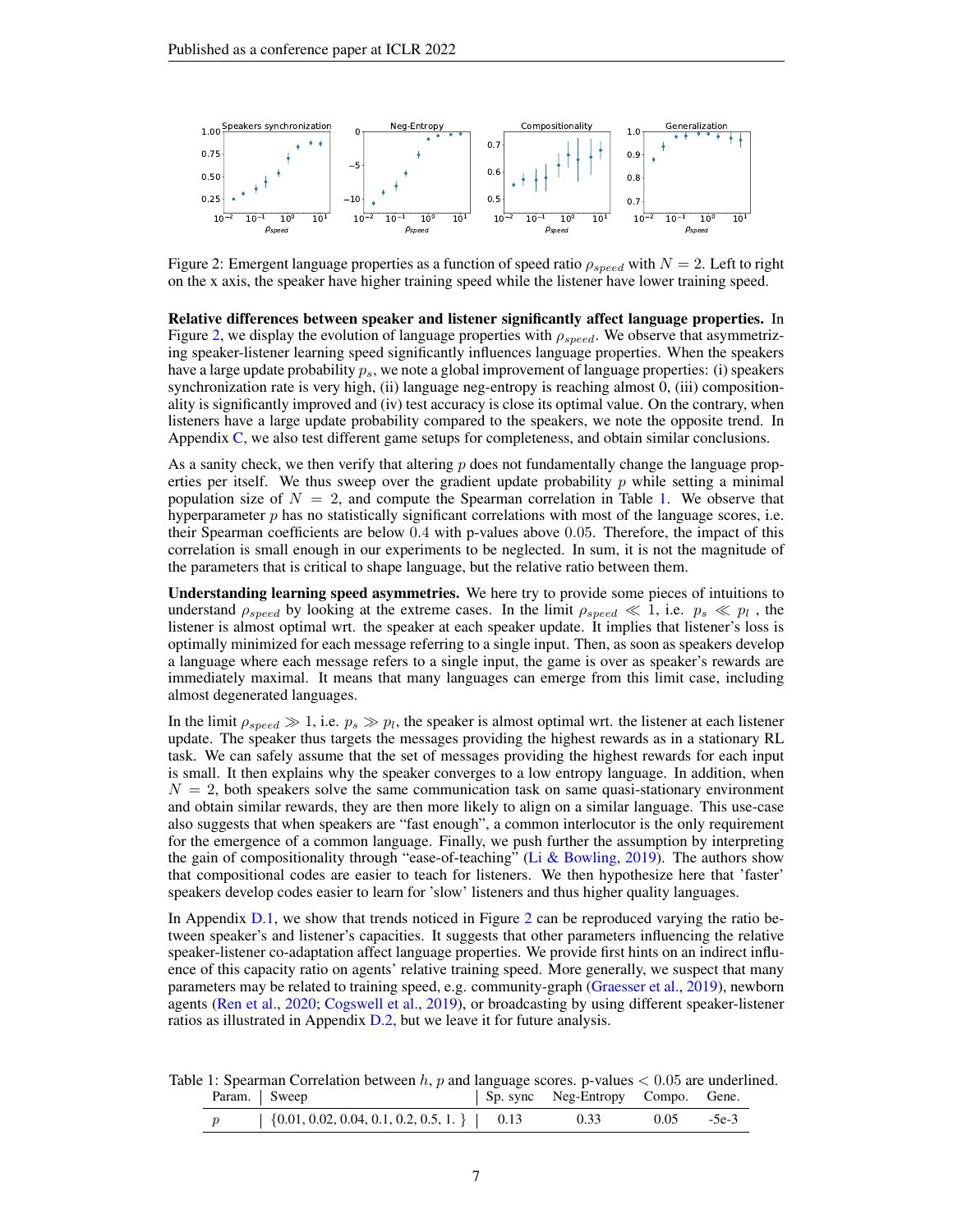

<span id="page-7-0"></span>Figure 3: Emergent languages properties of heterogeneous populations of increasing sizes. For heterogeneous populations, we start recovering the socio-linguistics correlation. Orange dashed line shows homogeneous populations and green dashed line the best pair for  $N=2$  across all  $\rho_{speed}$ .

#### 5.3 COMMUNITY SIZE STRUCTURES LANGUAGES OF HETEROGENEOUS POPULATIONS

Previous sections have identified that learning speed is a powerful controlling factor and could alter language structure when asymmetrizing speaker-listener pairs. However, these experiments remain limited for (i) we have not yet observed larger population size tends to generate more stable and structured language, (ii) this asymmetry remains artificial and specific to our Lewis game setting. Therefore, we here leverage this training speed factor within a population, characterizing individual agents with different update probabilities. We hence sample agent update probability with  $p \sim$ Log- $\mathcal{N}(\eta_p, \sigma_p)$  with  $\eta_p = -1$  and  $\sigma_p = 1$  if not specified otherwise.

Larger heterogeneous population leads to higher quality language. In Figure [3,](#page-7-0) we observe that emergent language metrics are now positively correlated with population size. When increasing the population size from 2 to 20 speaker synchronization and neg-entropy go from low to almost optimal values, compositionality increases by 22% in average and generalization remains stable. As detailed in Appendix [E,](#page-16-1) speaker synchronization, neg-entropy and compositionality have a significant correlation with Spearman coefficients equal to 0.55, 0.24, and 0.21 (p-values< 0.05). Those are the first hints toward our initial goal: when individuals are heterogeneous, a large population size correlates with higher quality and stable language properties. In Appendix [F.2,](#page-16-2) we report the results with distribution changes. When the distribution is more concentrated, trends are less significant and we note that metrics do not have the same sensitivity to heterogeneities: a minimal dispersion of the distribution is required to observe significant effects. When changing the distribution without changing variance ( $\beta$  distribution instead of log-normal distribution), trends are not notably affected.

The overall gain over language metrics can be interpreted in light of Section [5.2.](#page-5-1) Language score evolution depends on the relative speaker-listener learning speeds. In heterogeneous populations, the probability of sampling extreme learning speed  $p$  and thus enforcing speaker-listener asymmetries increases with  $N$ . One explanation would be that extreme agents, especially slow listeners, behave as kinetic bottlenecks, forcing the speakers to structure their languages. Thus, language emergent properties would be particularly determined by fast speakers and/or slow listeners.

Larger heterogeneous population leads to more stable language. Similarly, the population size correlates with the variance of the language scores across seeds. Hence, when increasing the population size from 2 to 20; the standard deviations of speakers synchronization, neg-entropy, compositionality are divided by 10, 15 and 2; yet generalization is less affected. One hypothesis for this reduction is that smaller communities are more likely to be disparate because of the sampling. For instance, if we characterize a population with the empirical average of the training speeds  $\hat{\eta}_p$ , it has high variance with small N. On the other side, when Ngrows,  $\hat{\eta}_p$  gets closer to the average learning speed,  $\lim_{N\to\infty} \hat{\eta}_p = \eta_p$ , and its variance gets smaller. In other words, larger heterogeneous communities have more stable languages because of Law of large numbers in our models.

Increasing diversity enforces population size benefits. In Figure [4,](#page-8-0) we challenge further the impact of heterogeneity by varying the standard deviation  $\sigma_p$  of the learning speed distribution. For each value of  $\sigma_p$ , we run the game with populations of size  $N = 2$  and  $N = 10$  and compare the relative evolution of the scores between the two population sizes. We note that the higher  $\sigma_p$ , the larger the gain of synchronization, neg-entropy, generalization when increasing  $N$ . The relative gain of neg-entropy is almost equal to 100% when  $\sigma_p > 1$  while speaker synchronization gain is close to 200% for large values of  $\sigma_p$ . For generalization, the 10% relative gain is noteworthy as it corresponds to reaching close to 100% test accuracy. The more discrepancy exists within the population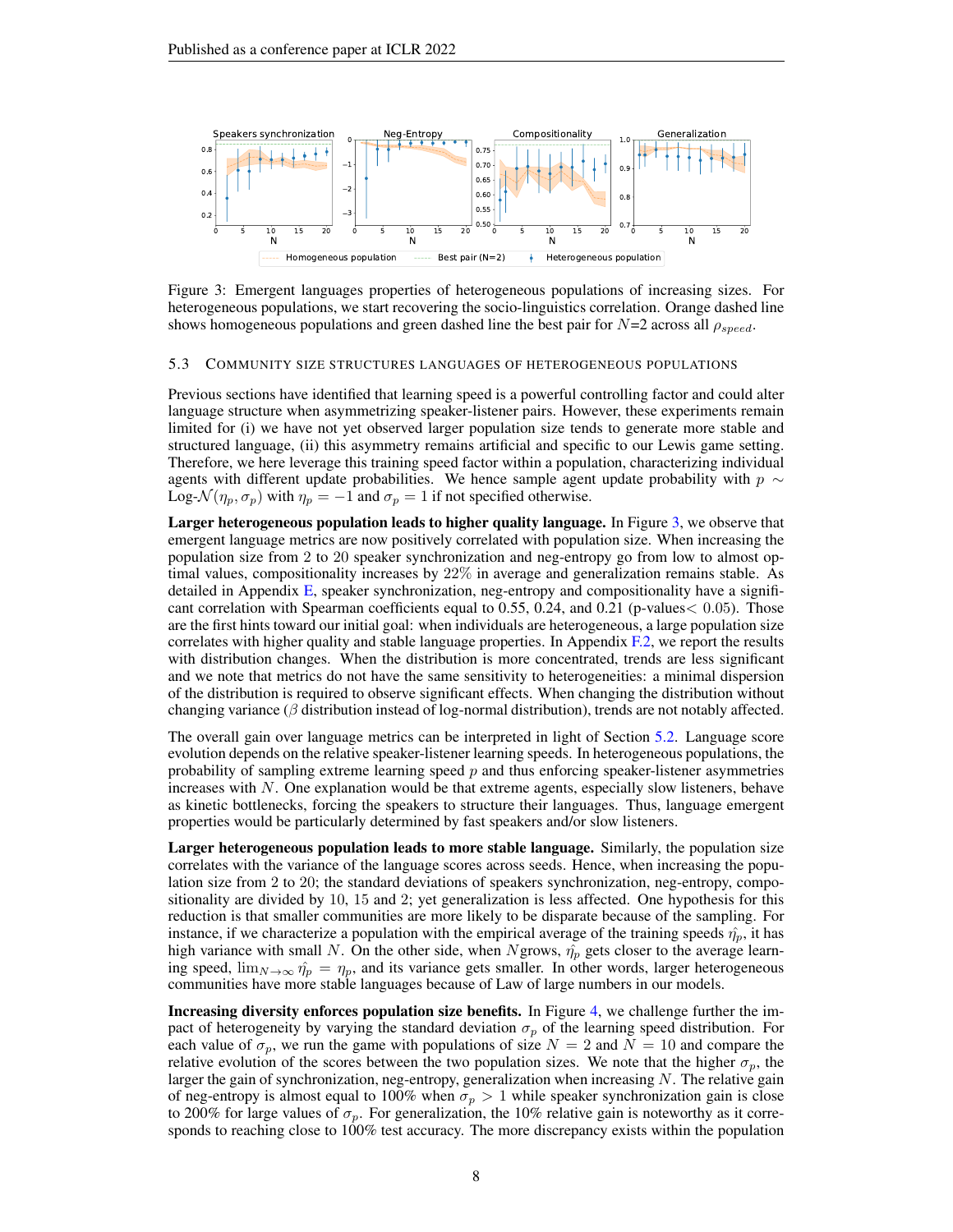

<span id="page-8-0"></span>Figure 4: Relative variations in average language scores (top, blue line) or standard deviations (bottom, orange line) between populations of size  $N = 10$  and  $N = 2$  as a function of increasing heterogeneity  $\sigma_p = \{0, 0.1, 0.5, 1, 2, 3, 4, 5\}$ . It is defined by  $100 \times (\bar{y}_{N=10} - \bar{y}_{N=2})/\bar{y}_{N=2}$  where  $\bar{y}_N$  is the average of the mean (or std) across seeds for a population of size N. The higher diversity the better the benefits: language is of higher quality (blue), and the language is more stable (orange).

(large  $\sigma_p$ ), the more beneficial is to have large populations. Furthermore, speaker synchronization, neg-entropy and generalization standard deviations reduce up to almost 80% when having  $\sigma_p > 2$ . In sum, this result corroborates that larger populations lead to more stable language.

On the overall performances of heterogeneous populations. On Figure [3,](#page-7-0) we see that language properties of homogeneous populations with  $\rho_{speed} = 1$  decrease when population size is increasing. On the contrary, metrics get higher for heterogeneous populations (generalization stays almost constant). Thus, when modeling large populations, there is a gain distributing heterogeneities within populations. However, metrics remain below the best pair observed for  $N = 2$  when varying  $\rho_{speed}$ . It means that enlarging populations does not lead to an absolute better language than the best one we can obtain with a minimal size population. Though, when population size increases, heterogeneous populations metrics get closer to the best pair scores. Therefore, population size tends to synchronize agents on a language whose properties are close to those of the best single pair.

## 6 CONCLUSION

One objective of language emergence simulations is to identify simple (non-biological) rules that characterize language evolution [\(Steels,](#page-11-0) [1997;](#page-11-0) [Briscoe,](#page-9-0) [2002;](#page-9-0) [Wagner et al.,](#page-12-0) [2003;](#page-12-0) [Kirby,](#page-10-22) [2001\)](#page-10-22). However, those models require a delicate balance between simplicity to ease analysis and complexity to remain realistic. In this paper, we argue that the current population-based models may actually be too simplistic as they assume homogeneous communities. We show that this simplification is a potential root cause of the experimental difference between neural observations and the sociolinguistic literature. Namely, larger populations should lead to more stable and structured languages, which is not observed in recent emergent models. Yet, as soon as we add diversity within populations, this contradiction partially vanishes. We advocate for better integrating population diversity and dynamics in emergent literature if we want computational models to be useful. In this journey, we also observe that the relative training speed of the agents may be an underestimated factor in shaping languages. Worse, other agent properties may be confounded with it, such as network capacity.

This work also opens many questions. First, our observations were performed in the Lewis game so far, and it would be interesting to observe the impact of diversity in more complex settings. Second, while heterogeneity is a structuring factor in population, the core factors are yet to be investigated, e.g., how to correctly model diversity, are there some causal components? Third, we break the homogeneous assumptions in our work, but other procedures may exist that solve the initial experimental difference such as varying the communication network topology [\(Wagner,](#page-11-18) [2009\)](#page-11-18), the proportion of contact agents [\(Wray & Grace,](#page-12-3) [2007;](#page-12-3) [Clyne,](#page-9-15) [1992;](#page-9-15) [Graesser et al.,](#page-10-3) [2019\)](#page-10-3) or the proportion of second learners [\(Ellis,](#page-9-16) [2008\)](#page-9-16). Fourth, although heterogeneous populations recover a sociolinguistic result, the average scores remain below the best emergent protocol. We leave for future work how heterogeneous populations may be leveraged to structure further the language (e.g. more complex tasks, larger population). Finally, training speed is a natural controlling parameter for computational models, but it is unclear how it may relate to human behavior. Overall, we hope that this paper provides new insights toward modeling populations in language emergence, and it is part of this constant back and forth between cognitive sciences, linguistics, and artificial intelligence.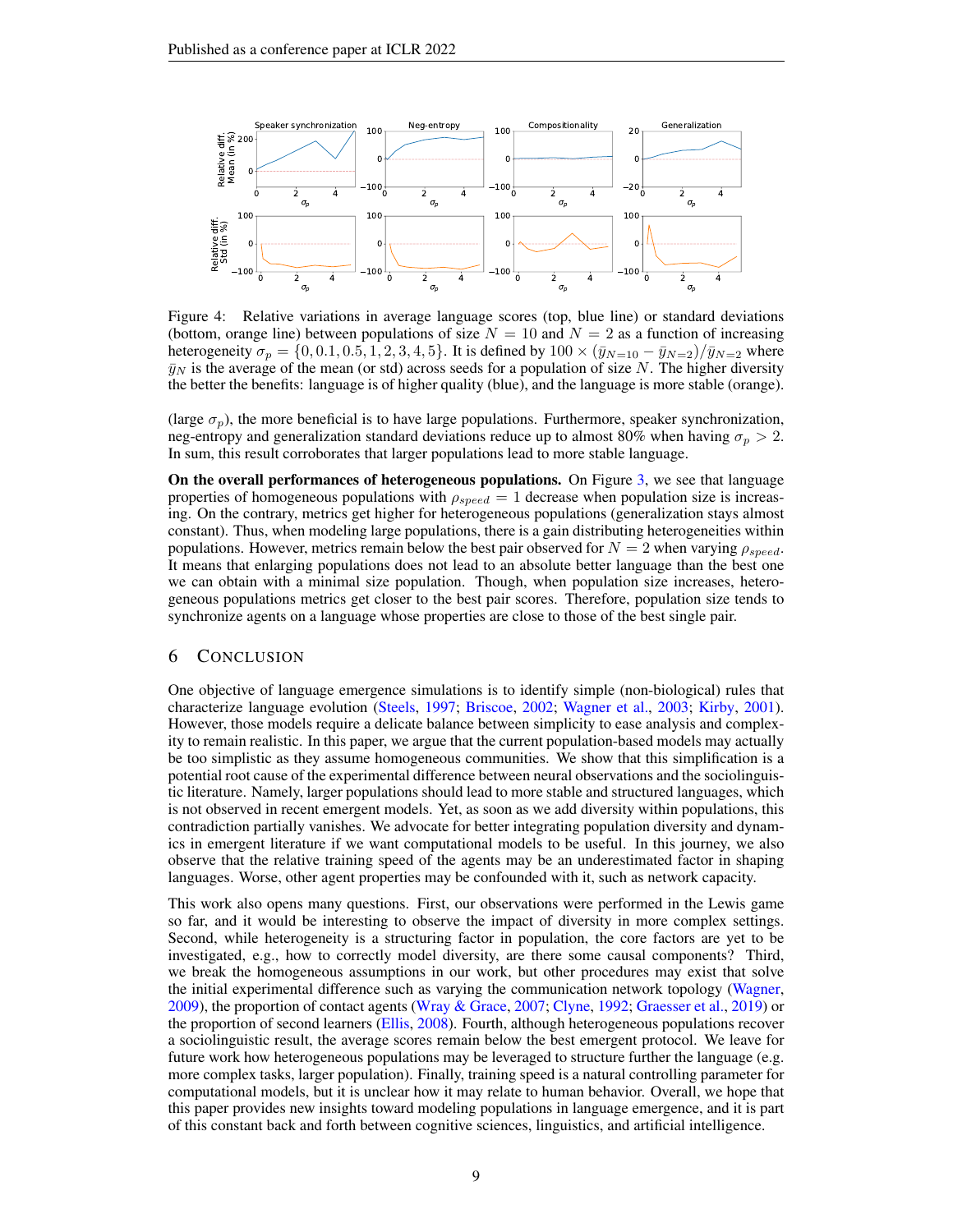## **ACKNOWLEDGMENTS**

Authors would like to thank Corentin Tallec, Rahma Chaabouni, Marco Baroni, Emmanuel Chemla, Paul Smolensky, Abdellah Fourtassi, Olivier Tieleman, Kory Mathewson for helpful discussions and the anonymous reviewers to their relevant comments. M.R. was supported by the MSR-Inria joint lab and granted access to the HPC resources of IDRIS under the allocation 2021-AD011012278 made by GENCI. E.D. was funded in his EHESS role by the European Research Council (ERC-2011-AdG-295810 BOOTPHON), the Agence Nationale pour la Recherche (ANR-17-EURE-0017 Frontcog, ANR-10-IDEX0001-02 PSL\*, ANR-19-P3IA-0001 PRAIRIE 3IA Institute) and grants from CIFAR (Learning in Machines and Brains) and Meta AI Research (Research Grant).

#### **REFERENCES**

- <span id="page-9-10"></span>Marco Baroni. Linguistic generalization and compositionality in modern artificial neural networks. *Philosophical Transactions of the Royal Society B: Biological Sciences*, 375(1791):20190307, 2020. doi: 10.1098/rstb.2019.0307.
- <span id="page-9-7"></span>Clay Beckner, Janet B Pierrehumbert, and Jennifer Hay. The emergence of linguistic structure in an online iterated learning task. *Journal of Language Evolution*, 2(2):160–176, 2017.
- <span id="page-9-1"></span>Derek Bickerton. Language evolution: A brief guide for linguists. *Lingua*, 117(3):510–526, 2007.
- <span id="page-9-5"></span>Daniel T. Blumstein and Kenneth B. Armitage. Does sociality drive the evolution of communicative complexity? a comparative test with ground-dwelling sciurid alarm calls. *The American Naturalist*, 150(2):179–200, 1997.
- <span id="page-9-13"></span>Diane Bouchacourt and Marco Baroni. Miss tools and mr fruit: Emergent communication in agents learning about object affordances. In *Proc. of the Association for Computational Linguistics (ACL)*, 2019.
- <span id="page-9-14"></span>Henry Brighton and Simon Kirby. Understanding Linguistic Evolution by Visualizing the Emergence of Topographic Mappings. *Artificial Life*, 12(2):229–242, 04 2006. ISSN 1064-5462. doi: 10.1162/artl.2006.12.2. 229.
- <span id="page-9-0"></span>Ted Briscoe. *Linguistic evolution through language acquisition*. Cambridge University Press, 2002.
- <span id="page-9-4"></span>Lindell Bromham, Xia Hua, Thomas G. Fitzpatrick, and Simon J. Greenhill. Rate of language evolution is affected by population size. *Proc. of the National Academy of Sciences*, 112(7):2097–2102, 2015. ISSN 0027-8424. doi: 10.1073/pnas.1419704112.
- <span id="page-9-12"></span>Rahma Chaabouni, Eugene Kharitonov, Emmanuel Dupoux, and Marco Baroni. Anti-efficient encoding in emergent communication. In *Proc. of Advances in Neural Information Processing Systems (NeurIPS)*, 2019.
- <span id="page-9-3"></span>Rahma Chaabouni, Eugene Kharitonov, Diane Bouchacourt, Emmanuel Dupoux, and Marco Baroni. Compositionality and generalization in emergent languages. In *Proc. of the Association for Computational Linguistics (ACL)*, 2020.
- <span id="page-9-9"></span>Edward Choi, Angeliki Lazaridou, and Nando de Freitas. Multi-agent compositional communication learning from raw visual input. In *Proc. of International Conference on Learning Representations (ICLR)*, 2018.
- <span id="page-9-15"></span>Michael Clyne. Linguistic and sociolinguistic aspects of language contact, maintenance and loss. *Maintenance and loss of minority languages*, 1:17, 1992.
- <span id="page-9-2"></span>Michael Cogswell, Jiasen Lu, Stefan Lee, Devi Parikh, and Dhruv Batra. Emergence of compositional language with deep generational transmission. *arXiv preprint arXiv:1904.09067*, 2019.
- <span id="page-9-11"></span>Kevin Denamganaï and James Alfred Walker. On (emergent) systematic generalisation and compositionality in visual referential games with straight-through gumbel-softmax estimator. *arXiv preprint arXiv:2012.10776*, 2020.
- <span id="page-9-6"></span>Matthew S. Dryer and Martin Haspelmath (eds.). *WALS Online*. Max Planck Institute for Evolutionary Anthropology, Leipzig, 2013. URL <https://wals.info/>.
- <span id="page-9-16"></span>Nick C Ellis. The dynamics of second language emergence: Cycles of language use, language change, and language acquisition. *The modern language journal*, 92(2):232–249, 2008.
- <span id="page-9-8"></span>Nicolas Fay and T Mark Ellison. The cultural evolution of human communication systems in different sized populations: usability trumps learnability. *PloS one*, 8(8):e71781, 2013.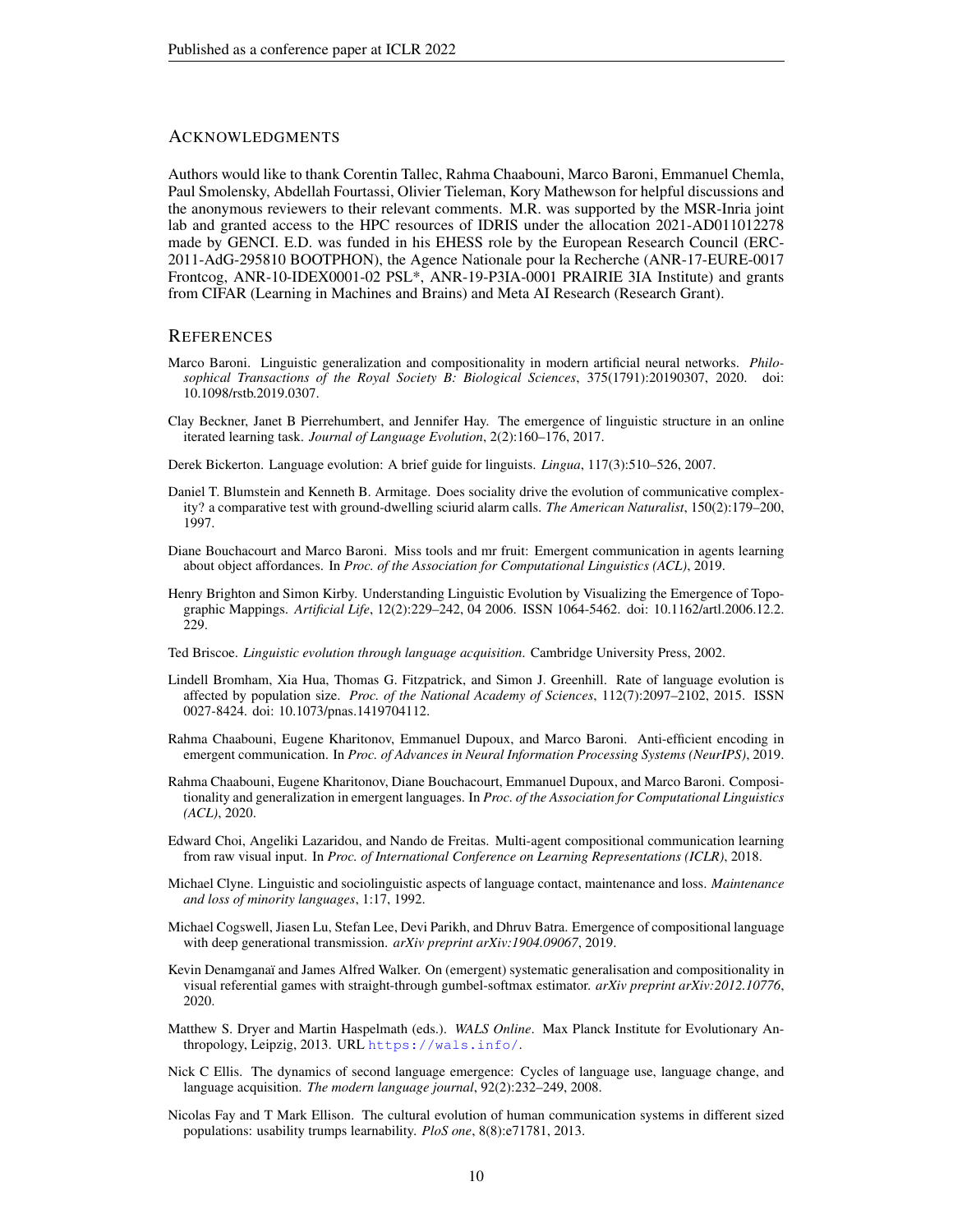<span id="page-10-7"></span>Nicole Fitzgerald. To populate is to regulate. *arXiv preprint arXiv:1911.04362*, 2019.

- <span id="page-10-9"></span>Bruno Galantucci and Simon Garrod. Experimental semiotics: a review. *Frontiers in human neuroscience*, 5: 11, 2011.
- <span id="page-10-10"></span>Simon Garrod, Nicolas Fay, John Lee, Jon Oberlander, and Tracy Macleod. Foundations of representation: Where might graphical symbol systems come from? *Cognitive science*, 31:961–87, 11 2007. doi: 10.1080/ 03640210701703659.
- <span id="page-10-2"></span>Rick Dale Gary Lupyan. Language structure is partly determined by social structure. *PLoS ONE 5*, 1, 2010.
- <span id="page-10-3"></span>Laura Graesser, Kyunghyun Cho, and Douwe Kiela. Emergent linguistic phenomena in multi-agent communication games. In *Proc. of Empirical Methods in Natural Language Processing (EMNLP)*, 2019.
- <span id="page-10-19"></span>Sepp Hochreiter and Jürgen Schmidhuber. Long short-term memory. *Neural computation*, 9(8):1735–1780, 1997.
- <span id="page-10-15"></span>Dieuwke Hupkes, Verna Dankers, Mathijs Mul, and Elia Bruni. Compositionality decomposed: how do neural networks generalise? *Journal of Artificial Intelligence Research*, 67:757–795, 2020.
- <span id="page-10-8"></span>Judy Kegl. The nicaraguan sign language project: An overview. *Signpost*, 7:24–31, 1994.
- <span id="page-10-21"></span>Eugene Kharitonov, Rahma Chaabouni, Diane Bouchacourt, and Marco Baroni. Egg: a toolkit for research on emergence of language in games. In *Proc. of Empirical Methods in Natural Language Processing (EMNLP)*, 2019.
- <span id="page-10-16"></span>Eugene Kharitonov, Rahma Chaabouni, Diane Bouchacourt, and Marco Baroni. Entropy minimization in emergent languages. In *Proc. of International Conference on Machine Learning (ICML)*, 2020.
- <span id="page-10-22"></span>Simon Kirby. Spontaneous evolution of linguistic structure-an iterated learning model of the emergence of regularity and irregularity. *IEEE Transactions on Evolutionary Computation*, 5(2):102–110, 2001.
- <span id="page-10-11"></span>Simon Kirby and James R Hurford. The emergence of linguistic structure: An overview of the iterated learning model. *Simulating the evolution of language*, pp. 121–147, 2002.
- <span id="page-10-1"></span>Simon Kirby, Hannah Cornish, and Kenny Smith. Cumulative cultural evolution in the laboratory: An experimental approach to the origins of structure in human language. In *Proc. of the National Academy of Sciences of the United States of America (PNAS)*. National Academy of Sciences, 2008.
- <span id="page-10-12"></span>Simon Kirby, Monica Tamariz, Hannah Cornish, and Kenny Smith. Compression and communication in the cultural evolution of linguistic structure. *Cognition*, 141:87–102, 2015.
- <span id="page-10-20"></span>Ryan Kiros, Yukun Zhu, Russ R Salakhutdinov, Richard Zemel, Raquel Urtasun, Antonio Torralba, and Sanja Fidler. Skip-thought vectors. In *Proc. of Advances in Neural Information Processing Systems (NIPS)*, 2015.
- <span id="page-10-18"></span>Stephen Kokoska and Daniel Zwillinger. *CRC standard probability and statistics tables and formulae*. Crc Press, 2000.
- <span id="page-10-5"></span>Satwik Kottur, Jose Moura, Stefan Lee, and Dhruv Batra. Natural language does not emerge 'naturally' in ´ multi-agent dialog. In *Proc. of Empirical Methods in Natural Language Processing (EMNLP)*, 2017.
- <span id="page-10-0"></span>Angeliki Lazaridou and Marco Baroni. Emergent multi-agent communication in the deep learning era. *arXiv preprint arXiv:2006.02419*, 2020.
- <span id="page-10-6"></span>Angeliki Lazaridou, Karl Moritz Hermann, Karl Tuyls, and Stephen Clark. Emergence of linguistic communication from referential games with symbolic and pixel input. In *Proc. of International Conference on Learning Representations (ICLR)*, 2018.
- <span id="page-10-17"></span>Vladimir I Levenshtein et al. Binary codes capable of correcting deletions, insertions, and reversals. In *Soviet physics doklady*, volume 10:8, pp. 707–710. Soviet Union, 1966.
- <span id="page-10-4"></span>David K. Lewis. *Convention: A Philosophical Study*. Wiley-Blackwell, 1969.
- <span id="page-10-14"></span>Fushan Li and Michael Bowling. Ease-of-teaching and language structure from emergent communication. In *Proc. of Advances in Neural Information Processing Systems (NeurIPS)*, 2019.
- <span id="page-10-13"></span>Yuchen Lu, Soumye Singhal, Florian Strub, Aaron Courville, and Olivier Pietquin. Countering language drift with seeded iterated learning. In *Proc. of International Conference on Machine Learning (ICML)*, 2020.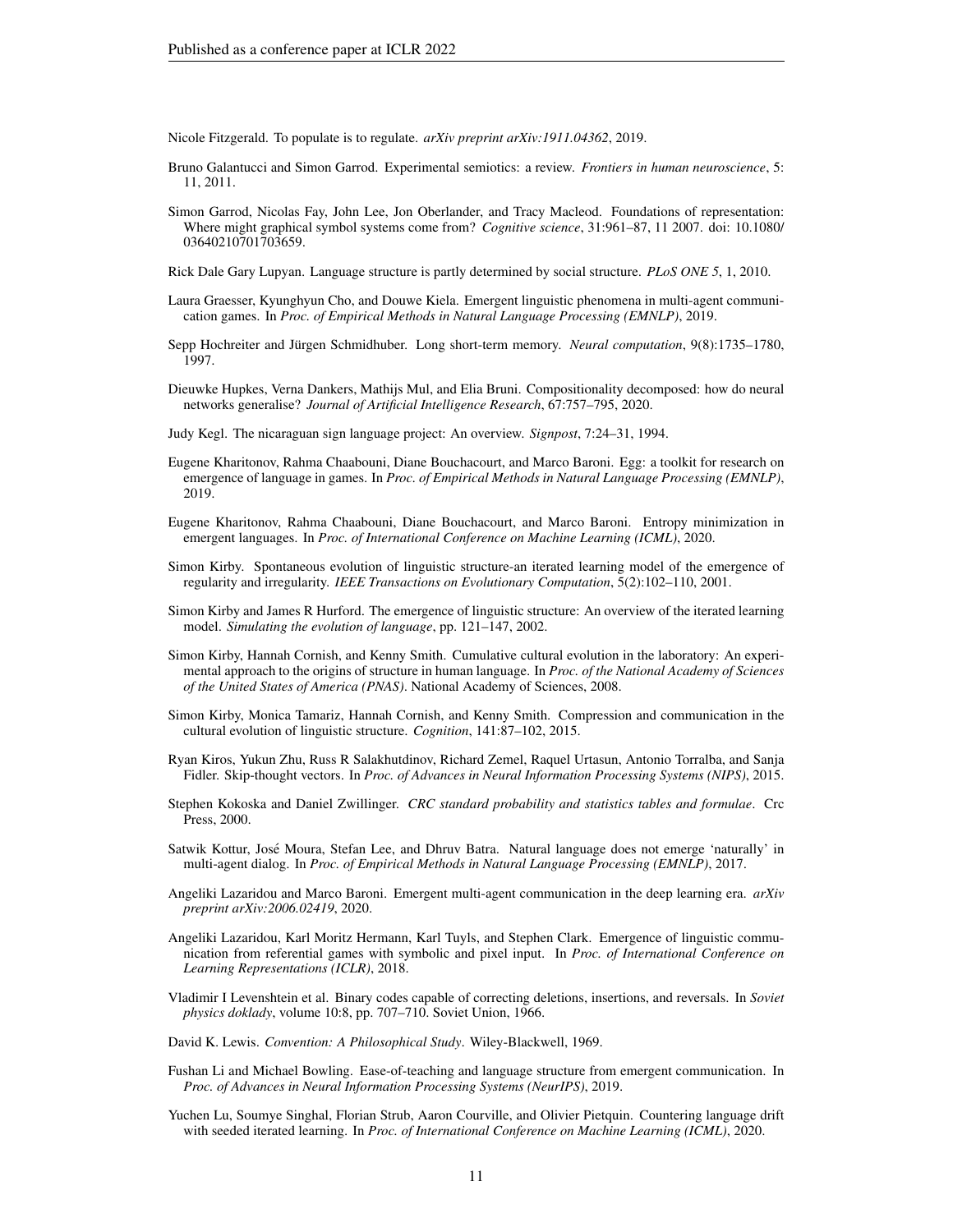- <span id="page-11-6"></span>Karen McComb and Stuart Semple. Coevolution of vocal communication and sociality in primates. *Biology letters*, 1(4):381–385, 2005.
- <span id="page-11-7"></span>Irit Meir, Assaf Israel, Wendy Sandler, Carol A Padden, and Mark Aronoff. The influence of community on language structure: evidence from two young sign languages. *Linguistic Variation*, 12(2):247–291, 2012.
- <span id="page-11-13"></span>Igor Mordatch and Pieter Abbeel. Emergence of grounded compositional language in multi-agent populations. In *Proc. of Conference on Artificial Intelligence (AAAI)*, 2018.
- <span id="page-11-4"></span>Daniel Nettle. Social scale and structural complexity in human languages. *Philosophical Transactions of the Royal Society B: Biological Sciences*, 367(1597):1829–1836, 2012. doi: 10.1098/rstb.2011.0216.
- <span id="page-11-1"></span>Limor Raviv, Antje Meyer, and Shiri Lev-Ari. Larger communities create more systematic languages. *Proc. of the Royal Society B: Biological Sciences*, 286(1907):20191262, 2019a. doi: 10.1098/rspb.2019.1262.
- <span id="page-11-8"></span>Limor Raviv, Antje Meyer, and Shiri Lev-Ari. Compositional structure can emerge without generational transmission. *Cognition*, 182:151–164, 2019b. ISSN 0010-0277. doi: https://doi.org/10.1016/ j.cognition.2018.09.010. URL [https://www.sciencedirect.com/science/article/pii/](https://www.sciencedirect.com/science/article/pii/S0010027718302464) [S0010027718302464](https://www.sciencedirect.com/science/article/pii/S0010027718302464).
- <span id="page-11-2"></span>Limor Raviv, Antje Meyer, and Shiri Lev-Ari. The role of social network structure in the emergence of linguistic structure. *Cognitive Science*, 44(8):e12876, 2020.
- <span id="page-11-5"></span>Florencia Reali, Nick Chater, and Morten H. Christiansen. Simpler grammar, larger vocabulary: How population size affects language. *Proc. of the Royal Society B: Biological Sciences*, 285(1871):20172586, 2018. doi: 10.1098/rspb.2017.2586.
- <span id="page-11-12"></span>Yi Ren, Shangmin Guo, Matthieu Labeau, Shay B. Cohen, and Simon Kirby. Compositional languages emerge in a neural iterated learning model. In *Proc. of International Conference on Learning Representations (ICLR)*, 2020.
- <span id="page-11-14"></span>Cinjon Resnick, Abhinav Gupta, Jakob Foerster, Andrew M. Dai, and Kyunghyun Cho. Capacity, bandwidth, and compositionality in emergent language learning. In *Proc. of Autonomous Agents and Multiagent Systems (AAMAS)*, 2020.
- <span id="page-11-15"></span>Mathieu Rita, Rahma Chaabouni, and Emmanuel Dupoux. "LazImpa": Lazy and impatient neural agents learn to communicate efficiently. In *Proc. of the Conference on Computational Natural Language Learning (CoNLL)*, 2020.
- <span id="page-11-9"></span>Wendy Sandler, Irit Meir, Carol Padden, and Mark Aronoff. The emergence of grammar: Systematic structure in a new language. *Proceedings of the National Academy of Sciences*, 102(7):2661–2665, 2005.
- <span id="page-11-11"></span>Kenny Smith, Simon Kirby, and Henry Brighton. Iterated learning: A framework for the emergence of language. *Artificial life*, 9(4):371–386, 2003.
- <span id="page-11-0"></span>Luc Steels. The synthetic modeling of language origins. *Evolution of communication*, 1(1):1–34, 1997.
- <span id="page-11-16"></span>Richard S Sutton, David A McAllester, Satinder P Singh, and Yishay Mansour. Policy gradient methods for reinforcement learning with function approximation. In *Proc. of Advances in Neural Information Processing Systems (NIPS)*, 2000.
- <span id="page-11-10"></span>Mónica Tamariz and Simon Kirby. Culture: copying, compression, and conventionality. *Cognitive science*, 39 (1):171–183, 2015.
- <span id="page-11-3"></span>Olivier Tieleman, Angeliki Lazaridou, Shibl Mourad, Charles Blundell, and Doina Precup. Shaping representations through communication: community size effect in artificial learning systems. *Visually Grounded Interaction and Language (ViGIL) Workshop*, 2019.
- <span id="page-11-17"></span>Pauli Virtanen, Ralf Gommers, Travis E. Oliphant, Matt Haberland, Tyler Reddy, David Cournapeau, Evgeni Burovski, Pearu Peterson, Warren Weckesser, Jonathan Bright, Stefan J. van der Walt, Matthew Brett, Joshua ´ Wilson, K. Jarrod Millman, Nikolay Mayorov, Andrew R. J. Nelson, Eric Jones, Robert Kern, Eric Larson, C J Carey, ˙Ilhan Polat, Yu Feng, Eric W. Moore, Jake VanderPlas, Denis Laxalde, Josef Perktold, Robert Cimrman, Ian Henriksen, E. A. Quintero, Charles R. Harris, Anne M. Archibald, Antonio H. Ribeiro, Fabian ˆ Pedregosa, Paul van Mulbregt, and SciPy 1.0 Contributors. SciPy 1.0: Fundamental Algorithms for Scientific Computing in Python. *Nature Methods*, 17:261–272, 2020. doi: 10.1038/s41592-019-0686-2.

<span id="page-11-18"></span>Elliott Wagner. Communication and structured correlation. *Erkenntnis*, 71(3):377–393, 2009.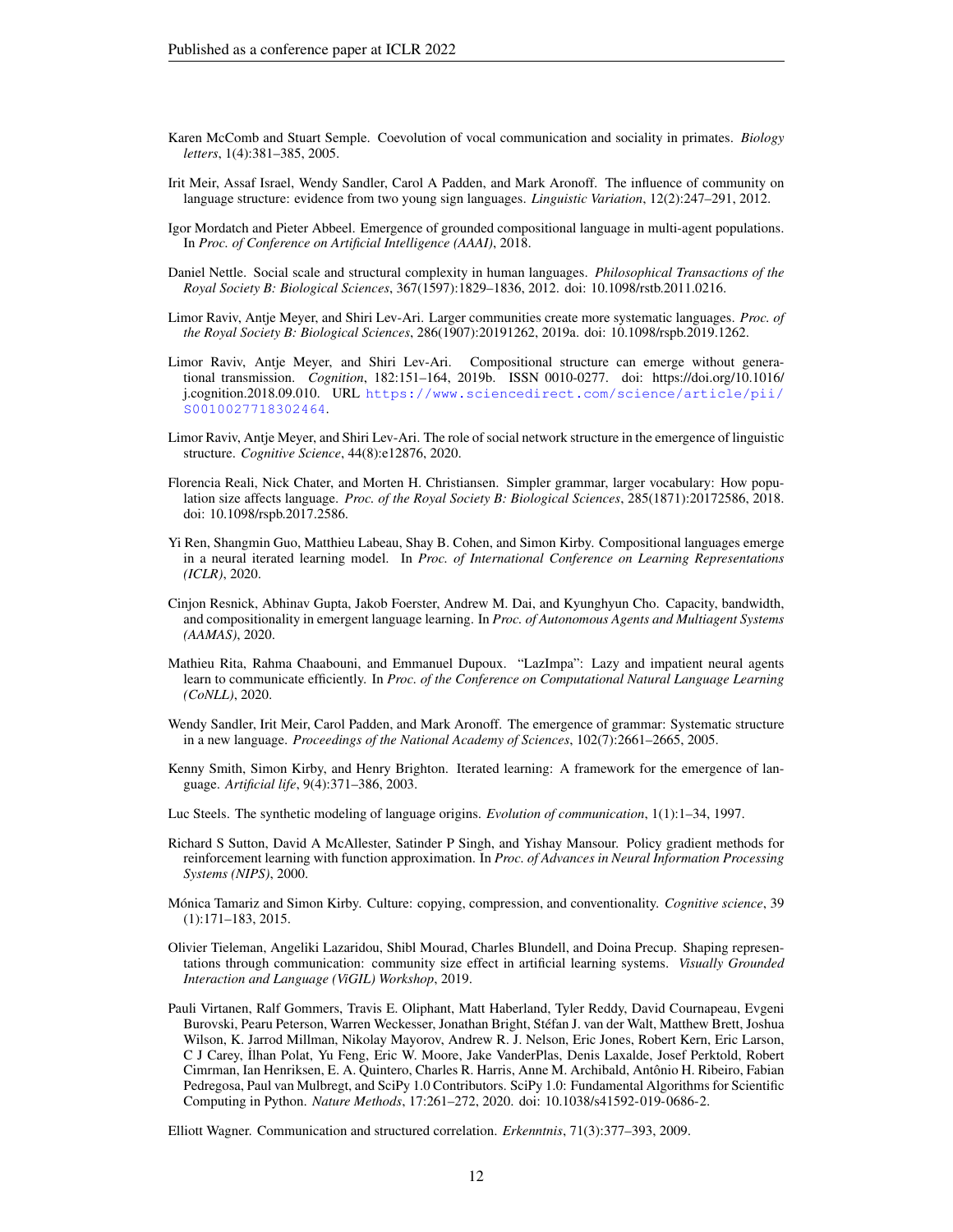- <span id="page-12-0"></span>Kyle Wagner, James A Reggia, Juan Uriagereka, and Gerald S Wilkinson. Progress in the simulation of emergent communication and language. *Adaptive Behavior*, 11(1):37–69, 2003.
- <span id="page-12-1"></span>Gerald S. Wilkinson. *12. Social and Vocal Complexity in Bats:*. Harvard University Press, 2013.
- <span id="page-12-3"></span>Alison Wray and George W. Grace. The consequences of talking to strangers: Evolutionary corollaries of sociocultural influences on linguistic form. *Lingua*, 117(3):543–578, 2007. ISSN 0024-3841. The Evolution of Language.
- <span id="page-12-2"></span>Łukasz Kuciński, P. Kołodziej, and Piotr Milos. Emergence of compositional language in communication through noisy channel. In *Language in Reinforcement Learning (LaReL), ICML Workshop*, 2020.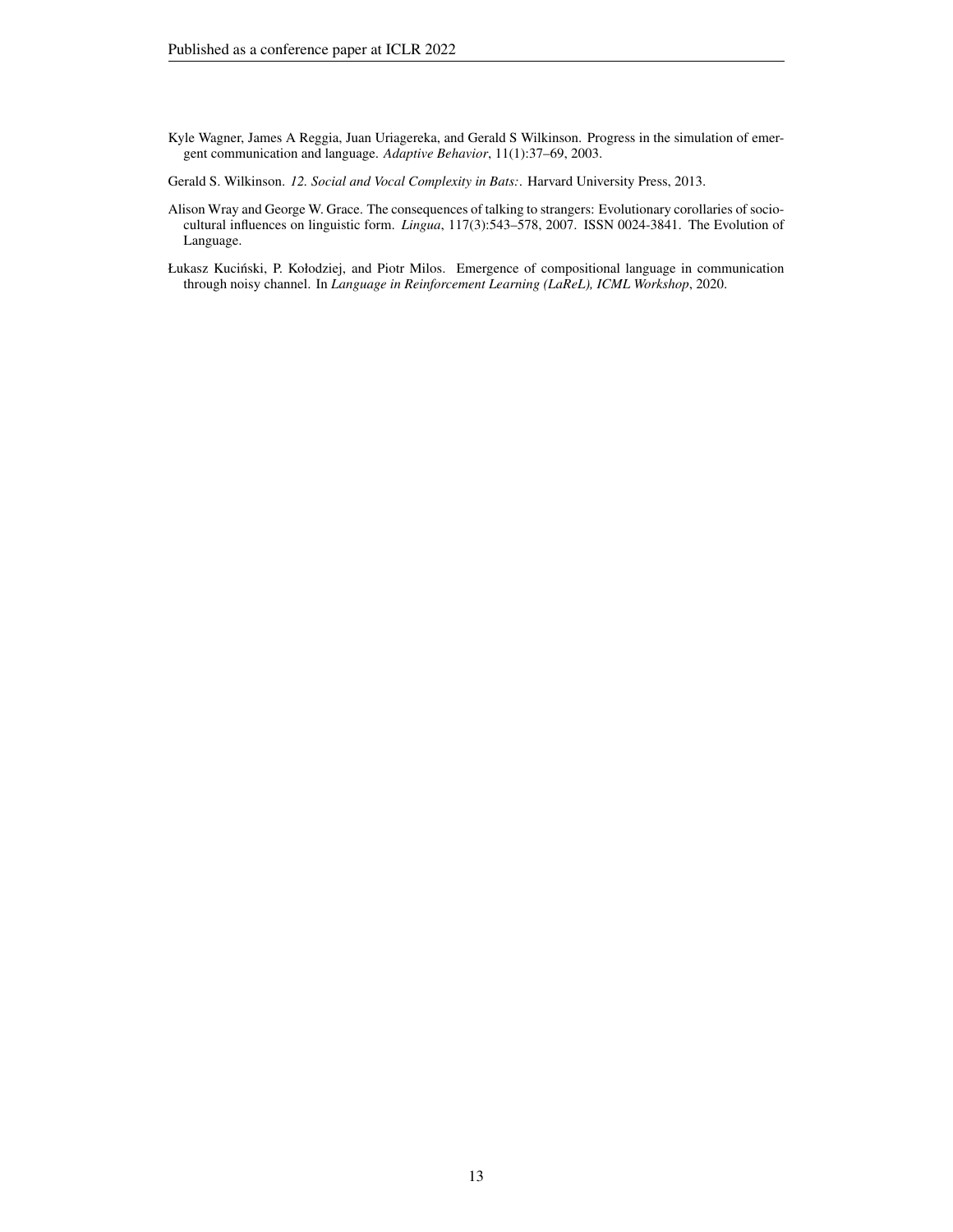## A RANDOM BASELINES

We report the values of speakers synchronization, neg-entropy, compositionality (topographic similarity) and generalization (test accuracy) for randomly-initialized and untrained agents:

Table 2: Average speakers synchronization, neg-entropy, compositionality and generalization for randomly-initialized and untrained agents. We report the standard deviation across 10 seeds

| Experiment                                                                     | Sp. sync | Neg-Entropy | Compo. | Gene. |
|--------------------------------------------------------------------------------|----------|-------------|--------|-------|
| Random agents $0.09 \pm 0.03$ $-28.4 \pm 0.23$ $0.04 \pm 0.02$ $0.24 \pm 0.02$ |          |             |        |       |

# B NON-CONFOUNDING PARAMETERS



<span id="page-13-1"></span>Figure 5: Variations of language metrics with increasing values of gradient update probability p.

In Figure [5,](#page-13-1) we show the variations of language scores with increasing values of speaker probability update  $p_S$  and listener probability update  $p_L$ , while keeping them identical  $(p = p_S = p_L)$ . In Table [1,](#page-6-1) we show the Spearman correlation between the metrics and  $p$ . We do not observe significant correlation. In addition, both the relative and absolute variations of the parameters are negligible compared to experiments displayed in Figure [2.](#page-6-0)

# <span id="page-13-0"></span>C VARYING SETUP PARAMETERS WHEN STUDYING SPEAKER-LISTENER ASYMMETRIES

In this Section, we show how trends displayed in Figure [2](#page-6-0) evolve when performing some changes of parameters in the setup. As shown in Figure [6,](#page-13-2) when modifying agents' hidden sizes (speaker's hidden size is equal to 64 and listener's hidden size is equal to 512 while they are both equal to 128 in Figure [2\)](#page-6-0), the trends are the same. However, we notice a shift of the curves along the x-axis. It means that the ratio of learning speed at which metrics start becoming optimal is controlled by the parameters of the setup. Figure [6](#page-13-2) highlights that the trends are sensitive to agents' capacity.



<span id="page-13-2"></span>Figure 6: Emergent language properties as a function of speed ratio  $\rho_{speed}$  with  $N = 2$ . From left to right on the x-axis, the speaker have higher training speed while the listener have lower training speed. Compared to Figure [2,](#page-6-0) we have changed the initial parameters of the problem by modifying agents' hidden sizes. Here: speakers' hidden size is equal to 64 and listeners' hidden size is equal to 512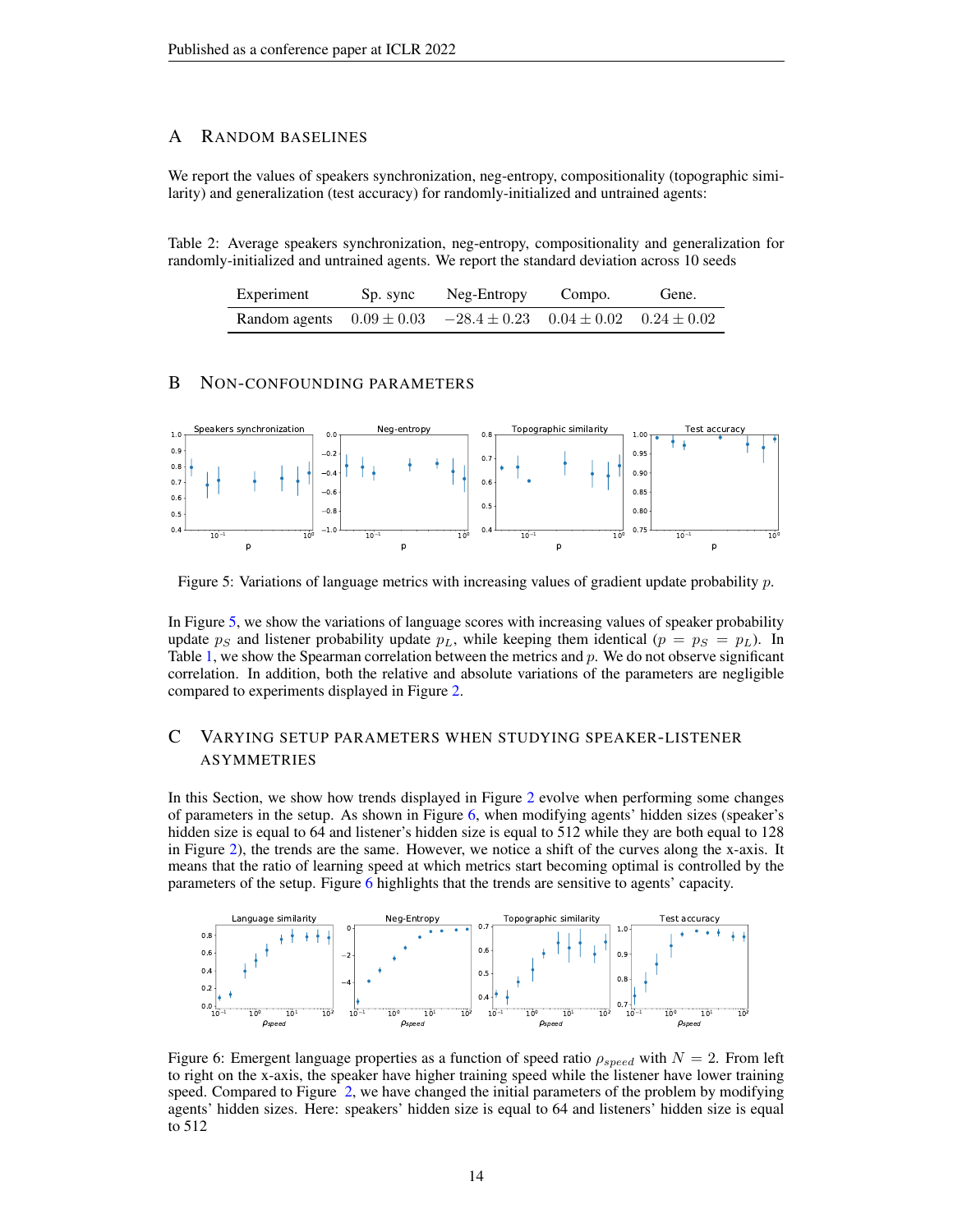# D OTHER SPEAKER-LISTENER ASYMMETRIES INFLUENCING EMERGENT LANGUAGE PROPERTIES

In complement of Section [5.2,](#page-5-1) we show in this Appendix that trends observed in Figure [2](#page-6-0) can be reproduced with other speaker-listener asymmetry parameters. In particular, we study the ratio between speaker's capacity and listener's capacity in a minimal size population ( $N = 2$ ) in Appendix [D.1](#page-14-0) and the ratio between the number of speakers and listeners in Appendix [D.2.](#page-15-0)

#### <span id="page-14-0"></span>D.1 AGENTS' CAPACITY



<span id="page-14-2"></span>Figure 7: Variations of language metrics with increasing values of agents hidden size  $h$ .



<span id="page-14-3"></span>Figure 8: Emergent language properties as a function of capacity ratio  $\rho_{capacity}$  with  $N = 2$ . From left to right on the x-axis, the speaker have higher capacity while the listener have lower capacity.

We here reproduce the trends observed in Figure [2](#page-6-0) with another speaker-listener asymmetry. Formally, we introduce  $\rho_{capacity} := h^S/h^L$  where  $h^S$  (resp.  $h^L$ ) is speaker's hidden size (resp. listener's hidden size). For the following experiments, we compute this ratio with multiple values of  $h^S/h^L$  for  $h \in \{64, 128, 256, 512, 1024\}.$ 

The absolute capacity of agents has no significant impact on language properties. As done in Section [5.2,](#page-5-1) we first perform a sanity check and verify that altering  $h^S$  and  $h^L$  while keeping  $h^S = h^L =: h$  does not fundamentally change the language properties per itself. We sweep over h while setting a minimal population size of  $N = 2$ , and compute the Spearman correlation in Table [3.](#page-14-1) We observe that  $h$  have no statistically significant correlations with speaker synchronization, compositionality and generalization (Spearman correlation inferior to 0.3 or p-values above 0.05). The only noteworthy correlation is between h and the neg-entropy with a Spearman correlation of  $0.89$ and a p-value  $0.05$ . However, as shown in Figure [7](#page-14-2) the variations are two orders of magnitude lower than the neg-entropy variations in Figure [8.](#page-14-3) Therefore, the impact of this correlation is small enough in our experiments to be neglected.

Table 3: Spearman Correlation between  $h$ ,  $p$  and language scores. p-values  $< 0.05$  are underlined.

<span id="page-14-1"></span>

| Param. Sweep |                                                     | Sp. sync Neg-Entropy Compo. Gene. |               |  |
|--------------|-----------------------------------------------------|-----------------------------------|---------------|--|
|              | $\left( \{64, 128, 256, 512, 1024 \} \right)$ -0.14 | 0.89                              | $0.29$ $0.11$ |  |

The relative speaker-listener capacity significantly affects language properties In Figure [8,](#page-14-3) we see that when varying  $\rho_{capacity}$ , we get trends similar to those observed in Figure [2.](#page-6-0) In Table [5,](#page-16-3) we compute the Spearman correlation between the metrics and  $\rho_{capacity}$  and notice that there is a significant correlation between  $\rho_{capacity}$  and studied metrics.

Network capacity may be confounded with training speed. While the effect of training speed may be partially intuited in Section [5.2,](#page-5-1) the impact of capacity is more tedious to analyze. As we have already observed that training speed is a crucial parameter, we thus test whether a correlation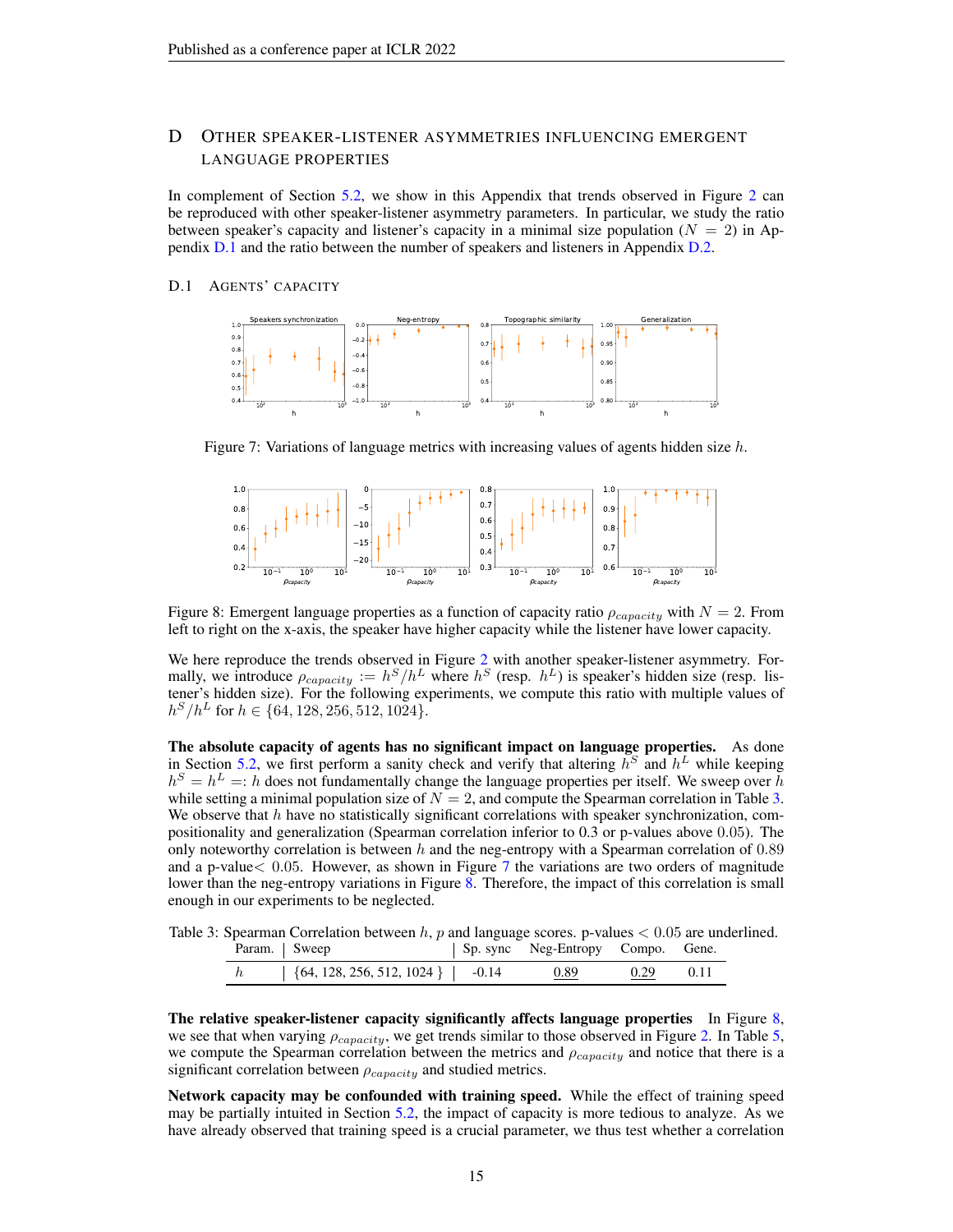between network capacity and learning speed can be established. In Figure [9](#page-15-1) (resp. Figure [10\)](#page-15-2), we pair a fixed pretrained listener (resp. speaker) with newly initialized speakers (resp. listeners) of increasing capacities and see how fast those new speakers (resp. listeners) reach convergence. We observe that all trained agents converge to the same accuracy. However, we also note that they have different convergence speeds. Speakers (resp. listeners) of capacity 512, 128, 32 respectively have to see 100, 250, and 900 batches (resp. 50, 100 and 250 batches) to reach train accuracy of 95%. In short: the larger the network, the faster the training speed. We conclude that network capacity may be partially explained by the indirect impact of capacity on learning speed.



<span id="page-15-1"></span>Figure 9: Training accuracy of speaker-listener pairs where the listener is pretrained and fixed. For all curves, a listener has been pretrained with a random speaker, frozen and paired with new initialized speakers of increasing sizes. Each row corresponds to a new pretrained listener ; each column to a new initialization of the speakers. Please note that some limit cases appear with the pure RL task, i.e. fixed listener. Speakers' convergence become unstable across seeds for small networks  $(h<sub>S</sub> = 32)$ . Yet, the training is still stable in supervised task, i.e. fixed speaker, in Figure [10.](#page-15-2)



<span id="page-15-2"></span>Figure 10: Training accuracy for speaker-listener pairs where the speaker is pretrained and fixed. For all curves, a speaker has been pretrained with a random listener, frozen and paired with new initialized listeners of increasing sizes. Each row corresponds to a new pretrained speaker ; each column to a new initialization of the listener

#### <span id="page-15-0"></span>D.2 ALTERING THE RATIO BETWEEN THE NUMBER OF SPEAKERS AND LISTENERS

In complement to  $\rho_{speed}$  in Section [5.2](#page-5-1) and  $\rho_{capacity}$  in Appendix [D.2,](#page-15-0) we extend the results to another population factor and intuit how it relates to learning speed. We introduce the ratio between the number of speakers and the number of listeners within a population  $\rho_{agents} := \frac{N_{listeners}}{N_{speakers}}$ . Note that this ratio cannot be applied to a single speaker-listener pair. Yet, it introduces an asymmetry between the community of speakers and the community of listeners. We show the evolution of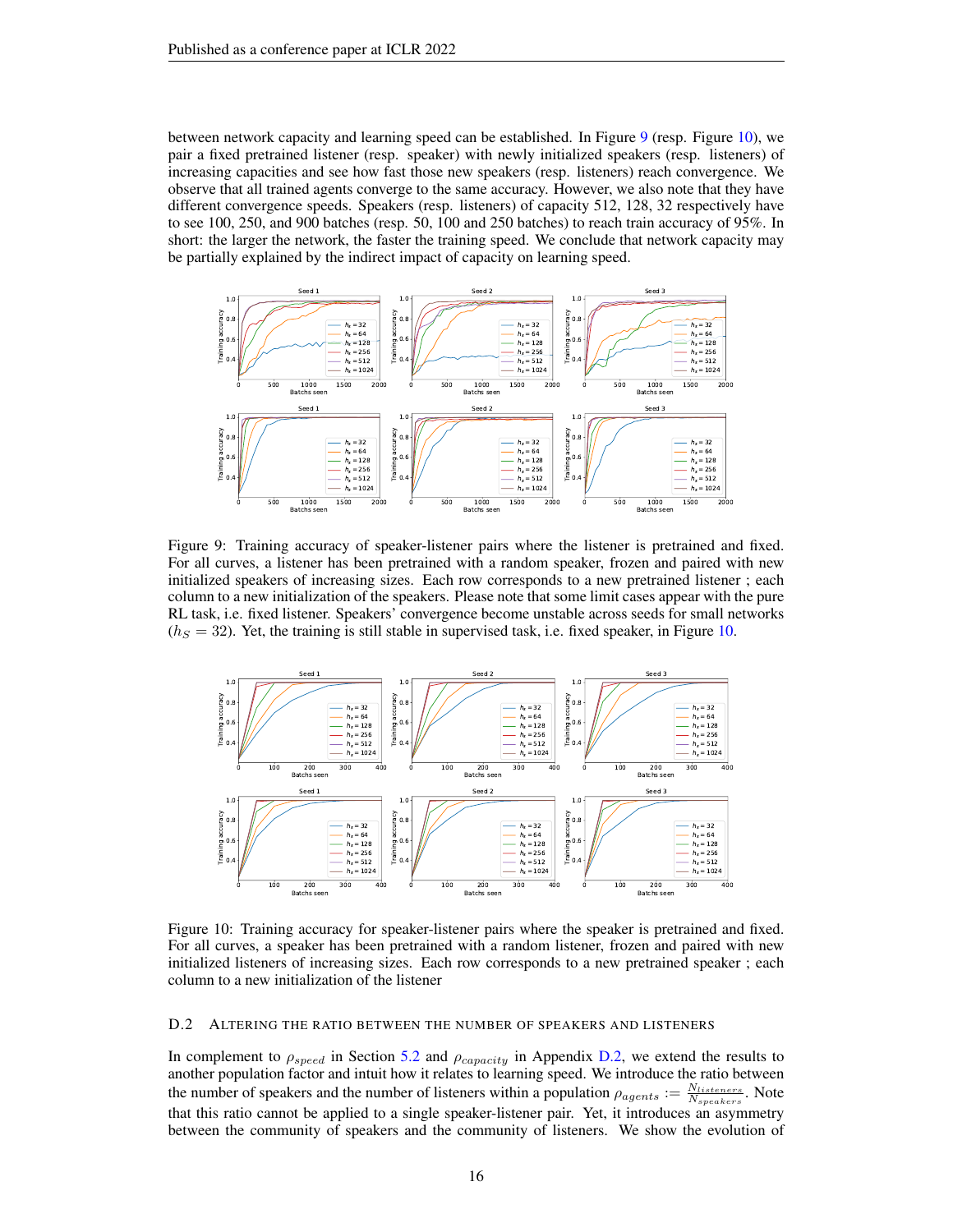

<span id="page-16-4"></span>Figure 11: Language metrics for different ratio between  $N_{speakers}$  and  $N_{listeners}$  where  $N_{speakers}$ and  $N_{listeners}$  are in the range  $\{1, 2, 4, 8, 16, 24, 50, 75, 100\}$ . Experiments are run with  $|K| = 2$ and  $|V| = 10$ .

language metrics in Figure [11.](#page-16-4) There, we observe than unbalancing  $N_{speakers}$  and  $N_{listeners}$  has a strong impact on language scores. Speaker synchronization reach upper and lower bound depending on the ratio, neg-entropy either is low or close to 0, and compositionality and generalization increase.  $\rho_{acents}$  is thus an additional control factor of language properties. Extreme cases coincide with the training speed interpretation of Section [5.2.](#page-5-1) Indeed, at each iteration of the game, each speaker (resp. listener) has a probability  $1/N_{speakers}$  (resp.  $1/N_{listeners}$ ) to be sampled. Thus, speakers have  $N_{listeners}/N_{speakers}$  more of less learning steps than listeners. Consequently, when  $\rho_{agents} \gg 1$ , individual speakers (resp. listeners) have way more optimization steps than individual listeners (resp. speakers) and we fairly hypothesize that speakers (resp. listeners) train faster than listeners (resp. speakers). This ratio may therefore be a confounding factor of a training speed mechanism. Note that, interestingly,  $\rho_{agents}$  can also be related to different sampling procedures, or broadcasting phenomena.

# <span id="page-16-1"></span>E ADDITIONAL CORRELATIONS

Table 4: Spearman Correlation between community size and language scores for homogeneous and heterogeneous populations ( $\eta_p = -1$ ,  $\sigma_p = 1$ ). These correlations are related respectively to Figure [1](#page-5-0) and Figure [3.](#page-7-0) We underline correlation with  $p < 0.05$ .

| Experiment               |         | Sp. sync Neg-Entropy Compo. |         | Gene.   |
|--------------------------|---------|-----------------------------|---------|---------|
| Homogeneous population   | $-0.44$ | $-0.52$                     | $-0.15$ | $-0.14$ |
| Heterogeneous population | 0.55    | 0.24                        | 0.21    | $-0.04$ |

<span id="page-16-3"></span>Table 5: Spearman Correlation between controlling factor ratios and language scores in Figure [2.](#page-6-0) We underline correlation with  $p < 0.05$ .

| Param.            | Sp. sync | Neg-Entropy | Compo. | Gene. |
|-------------------|----------|-------------|--------|-------|
| $\rho_{speed}$    | 0.96     | 0.97        | 0.63   | 0.34  |
| $\rho_{capacity}$ | 0.49     | 0.77        | 0.33   | 0.09  |

# F COMPLEMENTARY SETTING FOR POPULATION RESULTS

#### <span id="page-16-0"></span>F.1 DIFFERENT INPUT SPACE

We first reproduce our core experiments in a different Lewis game setting, with  $|K| = 2$  attributes containing each  $|V| = 10$  values. Results are displayed in Figure [12](#page-17-0) and Figure [13](#page-17-1) that respectively reproduce the results of Figure [1](#page-5-0) and Figure [3.](#page-7-0) We observe that the main trends observed in the main paper are unchanged when varying parameters of the input space.

#### <span id="page-16-2"></span>F.2 DIFFERENT HETEROGENEITY DISTRIBUTION

We then vary the distribution of agent update probability  $p$  within the population to evaluate how the observed trends are sensitive to the heterogeneity distribution.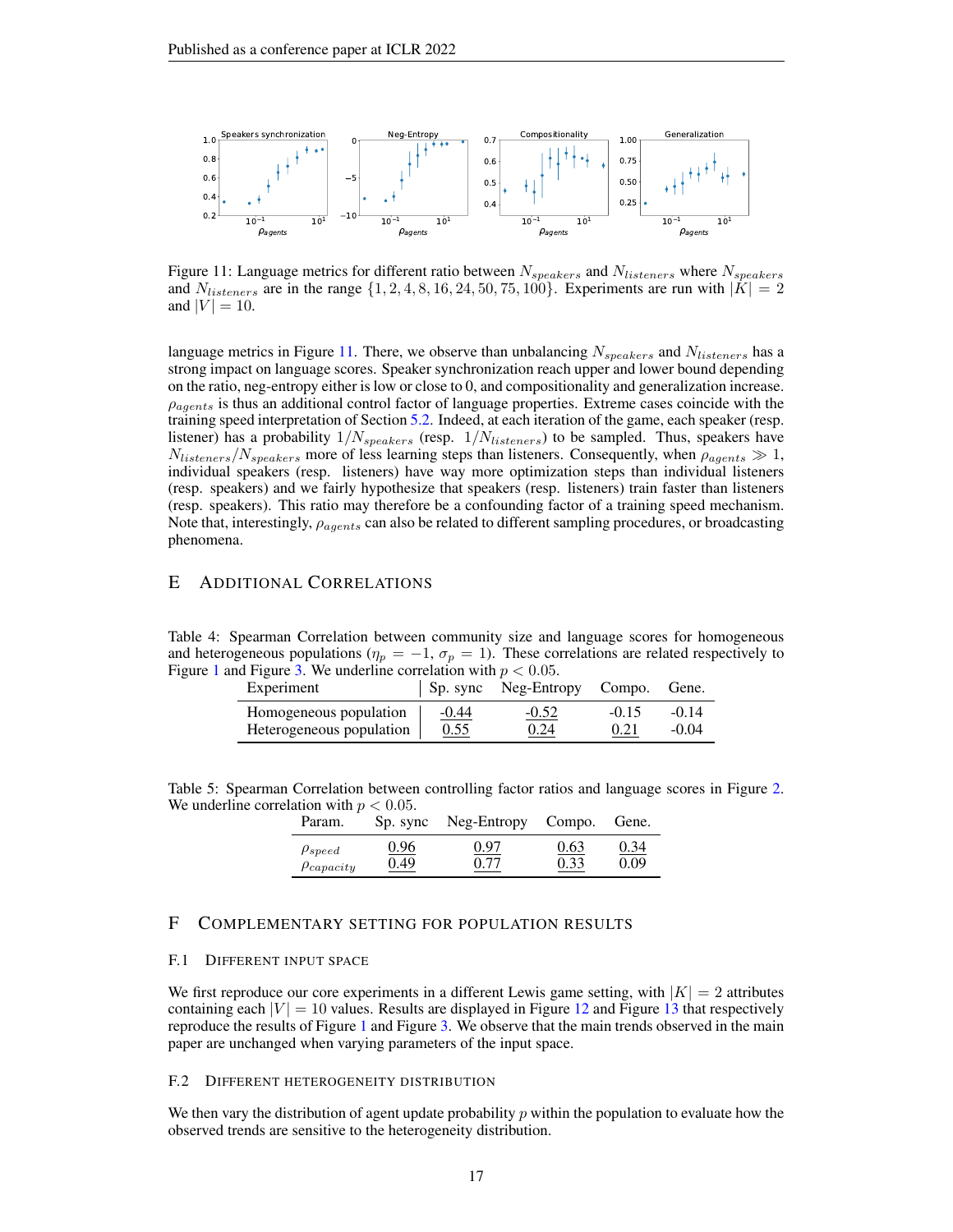

<span id="page-17-0"></span>Figure 12: Language scores with homogeneous population with  $N = \{1, 2, 4, 6, ..., 20\}, |K| = 2$ and  $|V| = 10$  $|V| = 10$  $|V| = 10$ . Corresponding figure with  $|K| = 4$  and  $|V| = 4$  in the main paper is Figure 1



<span id="page-17-1"></span>Figure 13: Language scores with heterogeneous population with  $N = \{1, 2, 4, 6, ..., 20\}$ ,  $\eta_p = -1$ ,  $\sigma_p = 0.5$ ,  $|K| = 2$  and  $|V| = 10$ . Corresponding figure with  $|K| = 4$  and  $|V| = 4$  in the main paper is Figure [3](#page-7-0)

Log-normal distribution with lower standard deviation We first test how language properties are affected by a variance reduction. In Figure [14](#page-17-2) agent update probability  $p$  are sampled according to a log-normal distribution Log- $\mathcal{N}(\eta_p, \sigma_p)$  with  $\eta_p = -1$  and  $\sigma_p = 0.5$ . Compared to Figure [3,](#page-7-0) standard deviation has been divided by 2 meaning a more concentrated heterogeneity distribution. We see that speakers synchronization and neg-entropy increases are slower and that compositionality increase is now very low. Generalization remains almost unchanged. This plot suggests that the distribution of heterogeneities must be minimally wide to observe a positive correlation with population size and that all metrics do not have the same sensitivity to heterogeneities.



<span id="page-17-2"></span>Figure 14: Emergent language properties of heterogeneous populations of increasing sizes. Distribution of agent update probability p is Log- $\mathcal{N}(\eta_p, \sigma_p)$  with  $\eta_p = -1$  and  $\sigma_p = 0.5$ 

Distribution change We now test how language properties are affected by a distribution change. In Figure [15,](#page-18-0) agent update probability p are sampled according to a Beta distribution  $\beta(1, 2)$ . Variances of  $\beta(1, 2)$  and Log- $\mathcal{N}(-1, 0.5)$  (Figure [14\)](#page-17-2) have the same order of magnitude. As we can see, trends are similar for Figure [14](#page-17-2) and Figure [15.](#page-18-0) Trends are thus not notably affected by changing the log-normal distribution by a  $\beta$  distribution of similar variance.